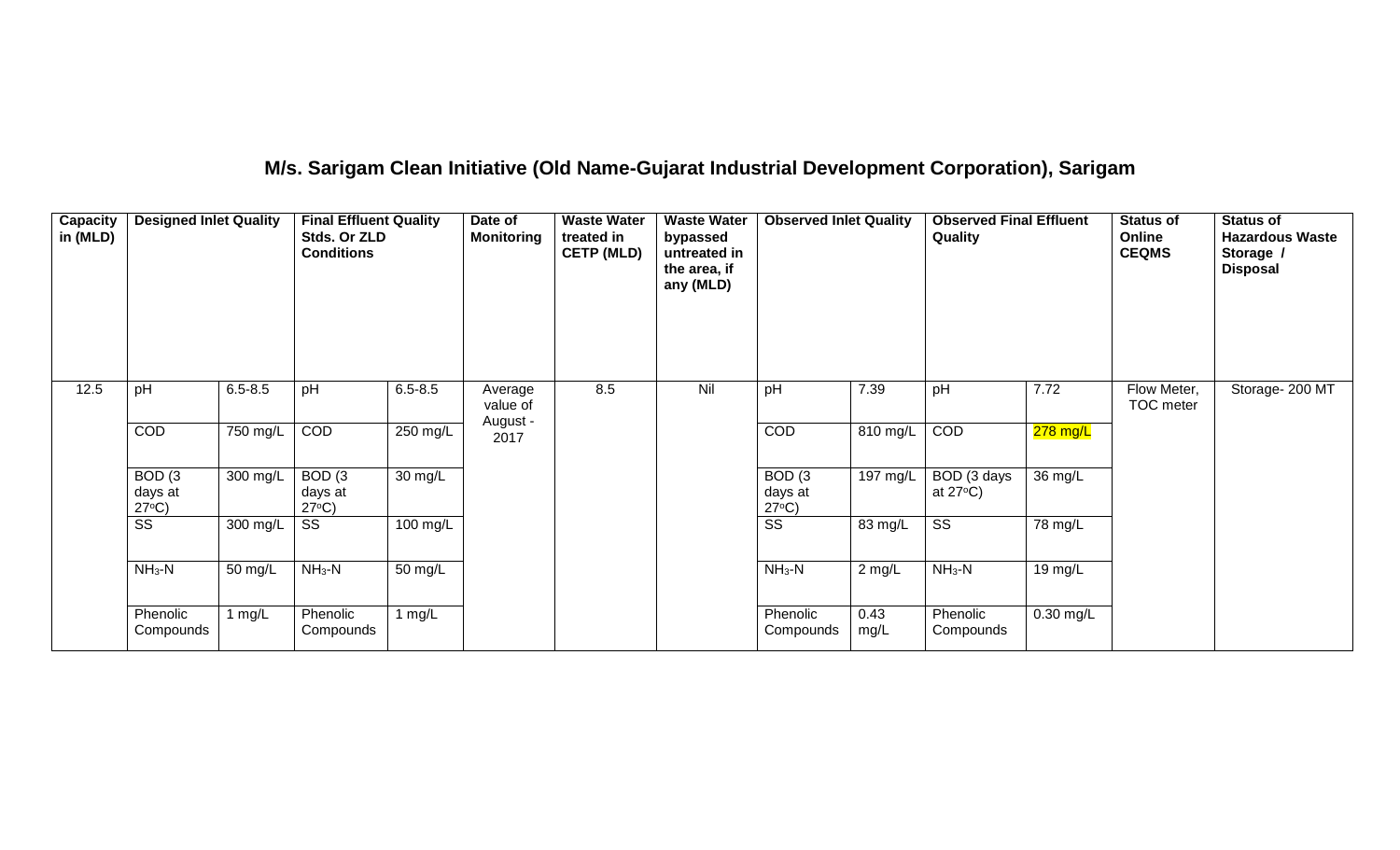## **M/s. Vapi Waste & Effluent Management Co. Ltd, Vapi**

| Capacity<br>in (MLD) | <b>Designed Inlet Quality</b> |              | <b>Final Effluent Quality</b><br>Stds. Or ZLD<br><b>Conditions</b> |                   | Date of<br><b>Monitoring</b> | <b>Waste Water</b><br>treated in<br><b>CETP (MLD)</b> | <b>Waste Water</b><br>bypassed<br>untreated in<br>the area, if<br>any (MLD) | <b>Observed Inlet Quality</b> |                       | <b>Observed Final Effluent</b><br>Quality |             | <b>Status of</b><br>Online<br><b>CEQMS</b> | <b>Status of</b><br><b>Hazardous Waste</b><br>Storage /<br><b>Disposal</b> |
|----------------------|-------------------------------|--------------|--------------------------------------------------------------------|-------------------|------------------------------|-------------------------------------------------------|-----------------------------------------------------------------------------|-------------------------------|-----------------------|-------------------------------------------|-------------|--------------------------------------------|----------------------------------------------------------------------------|
| 55                   | pH                            | $6.5 - 8.5$  | pH                                                                 | $6.5 - 8.5$       | Average<br>value of          | 55                                                    | Nil                                                                         | pH                            | 7.40                  | pH                                        | 7.36        | pH, Flow<br>Meter, TOC &<br>DO Meter       | Storage - 17000<br>MT                                                      |
|                      | COD                           | 1000<br>mg/L | COD                                                                | 250 mg/L          | August -<br>2017             |                                                       |                                                                             | COD                           | $\overline{907}$ mg/L | COD                                       | $268$ mg/L  |                                            |                                                                            |
|                      | <b>BOD</b>                    | 400 mg/L     | <b>BOD</b>                                                         | $30 \text{ mg/L}$ |                              |                                                       |                                                                             | <b>BOD</b>                    | 239 mg/L              | <b>BOD</b>                                | 41 mg/L     |                                            |                                                                            |
|                      | $\overline{\text{ss}}$        | 300 mg/L     | $\overline{\text{ss}}$                                             | 100 mg/L          |                              |                                                       |                                                                             | $\overline{\text{ss}}$        | 106 mg/L              | $\overline{\text{ss}}$                    | 88 mg/L     |                                            |                                                                            |
|                      | $NH3-N$                       | 50 mg/L      | $NH_3-N$                                                           | 50 mg/L           |                              |                                                       |                                                                             | $NH_3-N$                      | 58 mg/L               | $NH_3-N$                                  | 49 mg/L     |                                            |                                                                            |
|                      | Phenolic<br>Compounds         | 1 $mg/L$     | Phenolic<br>Compounds                                              | 1 $mg/L$          |                              |                                                       |                                                                             | Phenolic<br>Compounds         | 0.57 mg/L             | Phenolic<br>Compounds                     | $0.21$ mg/L |                                            |                                                                            |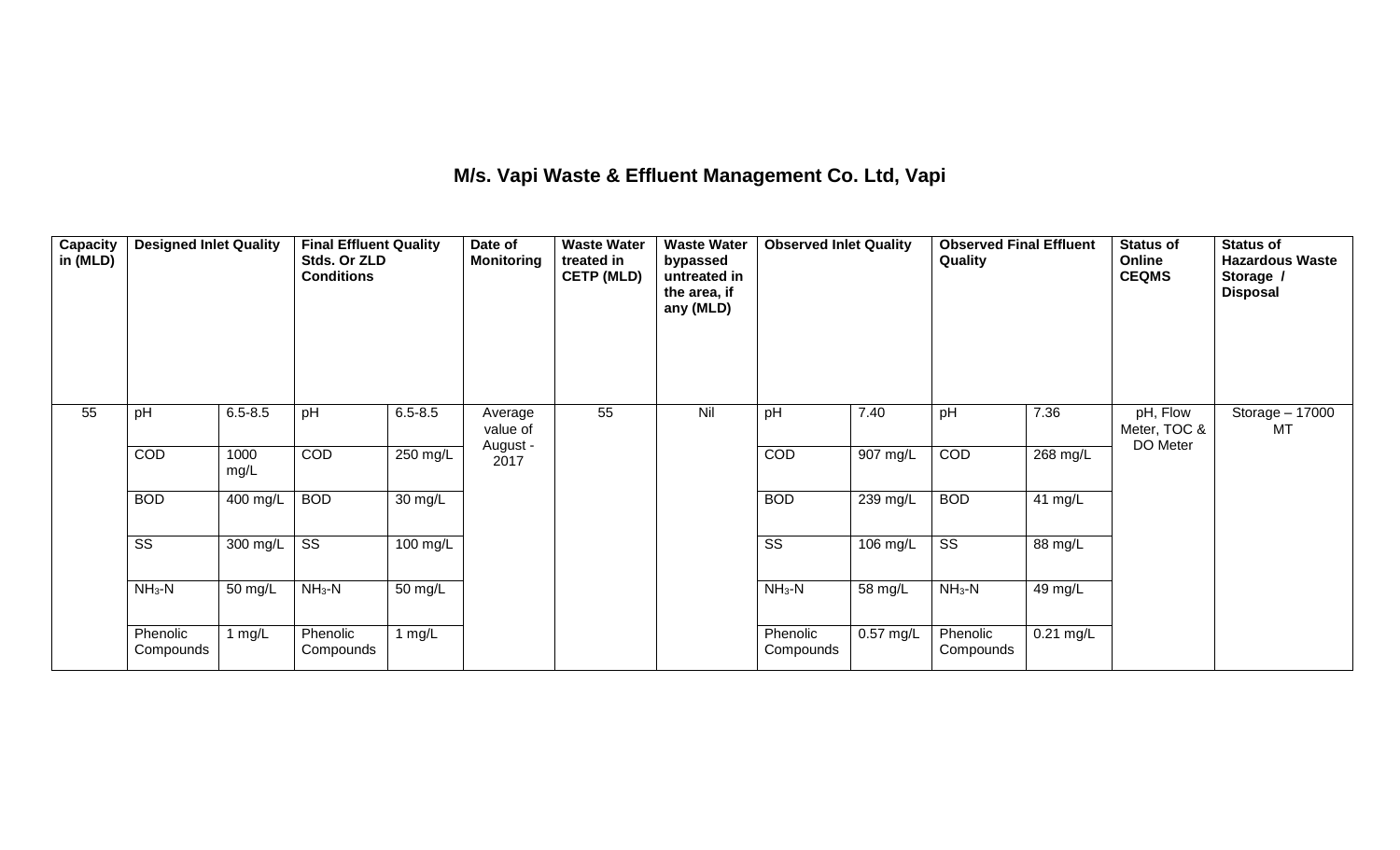## **M/s. Sachin Infra Environment Ltd., GIDC-Sachin, Surat**

| Capacity<br>in (MLD) | <b>Designed Inlet Quality</b> |                  | <b>Final Effluent Quality</b><br>Stds. Or ZLD<br><b>Conditions</b> |             | Date of<br><b>Monitoring</b> | <b>Waste Water</b><br>treated in<br><b>CETP (MLD)</b> | <b>Waste Water</b><br>bypassed<br>untreated in<br>the area, if<br>any (MLD) | <b>Observed Inlet Quality</b> |                    | <b>Observed Final Effluent</b><br>Quality |             | <b>Status of</b><br>Online<br><b>CEQMS</b> | <b>Status of</b><br><b>Hazardous Waste</b><br>Storage /<br><b>Disposal</b> |
|----------------------|-------------------------------|------------------|--------------------------------------------------------------------|-------------|------------------------------|-------------------------------------------------------|-----------------------------------------------------------------------------|-------------------------------|--------------------|-------------------------------------------|-------------|--------------------------------------------|----------------------------------------------------------------------------|
| 50                   | pH                            | Not<br>Furnished | pH                                                                 | $6.5 - 8.5$ | Average<br>value of          | 40                                                    | Nil                                                                         | pH                            | 7.64               | pH                                        | 7.79        | pH, Flow<br>Meter, TOC                     | Storage - 1200 MT                                                          |
|                      | COD                           | 1000<br>mg/L     | COD                                                                | 250 mg/L    | August -<br>2017             |                                                       |                                                                             | COD                           | 920 mg/L           | COD                                       | 274 mg/L    |                                            |                                                                            |
|                      | <b>BOD</b>                    | 400 mg/L         | <b>BOD</b>                                                         | 30 mg/L     |                              |                                                       |                                                                             | <b>BOD</b>                    | $152$ mg/L         | <b>BOD</b>                                | 29 mg/L     |                                            |                                                                            |
|                      | $\overline{\text{SS}}$        | 300 mg/L         | $\overline{\text{ss}}$                                             | 100 mg/L    |                              |                                                       |                                                                             | $\overline{\text{ss}}$        | $152 \text{ mg/L}$ | $\overline{\text{ss}}$                    | 400 mg/L    |                                            |                                                                            |
|                      | $NH3-N$                       | 50 mg/L          | $NH3-N$                                                            | 50 mg/L     |                              |                                                       |                                                                             | $NH_3-N$                      | $20 \text{ mg/L}$  | $NH3-N$                                   | 11 $mg/L$   |                                            |                                                                            |
|                      | Phenolic<br>Compounds         | 1 $mg/L$         | Phenolic<br>Compounds                                              | 01 mg/L     |                              |                                                       |                                                                             | Phenolic<br>Compounds         | 0.82 mg/L          | Phenolic<br>Compounds                     | $0.34$ mg/L |                                            |                                                                            |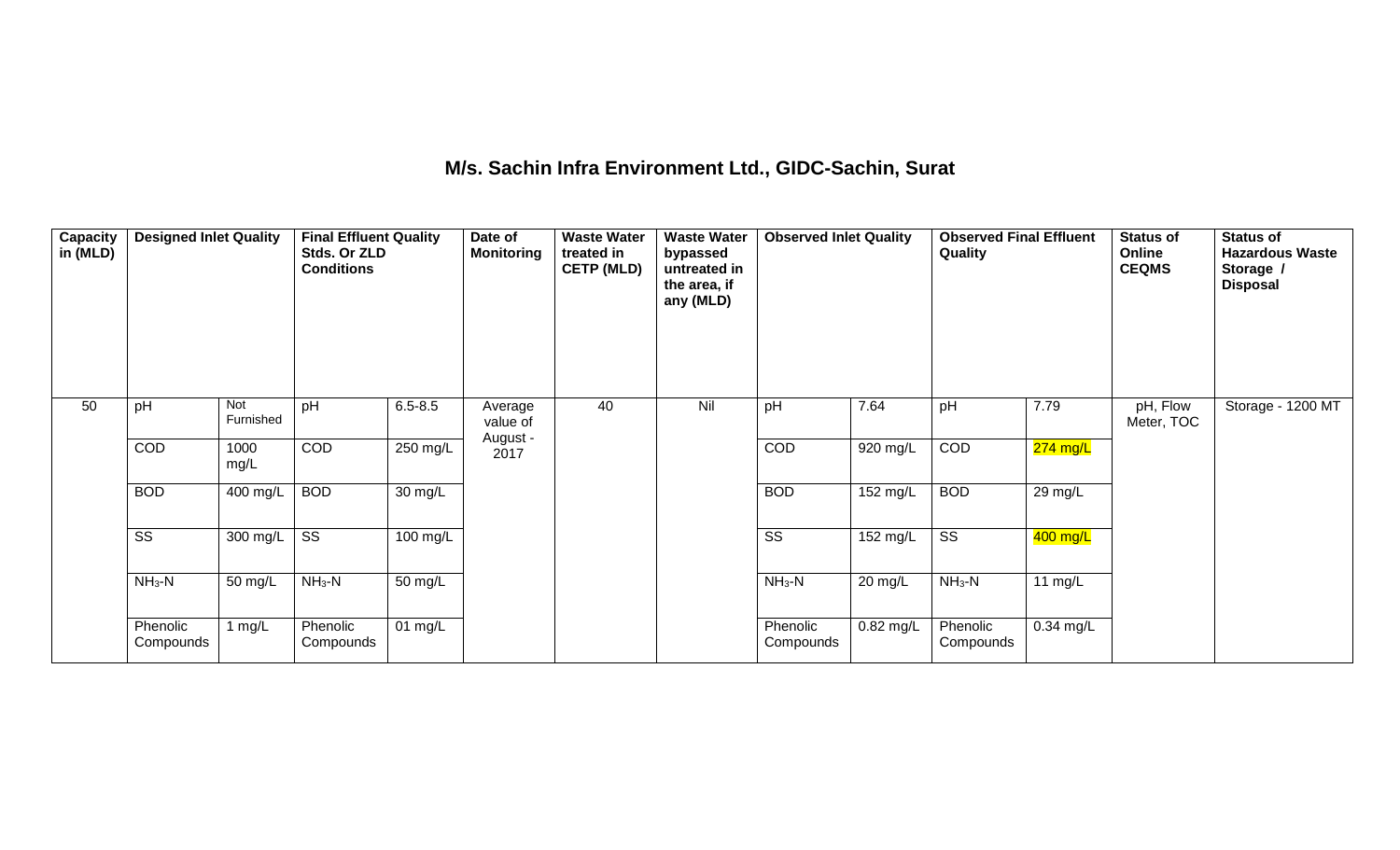#### **M/s. Globe Enviro Care Ltd. [chemical units], GIDC-Sachin, Surat**

| Capacity<br>in (MLD) | <b>Designed Inlet Quality</b> |              | <b>Final Effluent Quality</b><br>Stds. Or ZLD<br><b>Conditions</b> |                    | Date of<br>Monitoring | <b>Waste Water</b><br>treated in<br><b>CETP (MLD)</b> | <b>Waste Water</b><br>bypassed<br>untreated in<br>the area, if<br>any (MLD) | <b>Observed Inlet Quality</b> |             | <b>Observed Final Effluent</b><br>Quality |             | <b>Status of</b><br>Online<br><b>CEQMS</b> | <b>Status of</b><br><b>Hazardous Waste</b><br>Storage /<br><b>Disposal</b> |
|----------------------|-------------------------------|--------------|--------------------------------------------------------------------|--------------------|-----------------------|-------------------------------------------------------|-----------------------------------------------------------------------------|-------------------------------|-------------|-------------------------------------------|-------------|--------------------------------------------|----------------------------------------------------------------------------|
| 0.50                 | pH                            | 6.5 to 8.5   | pH                                                                 | 6.5 to 8.5         | Average<br>value of   | 0.35                                                  | Nil                                                                         | pH                            | 7.97        | pH                                        | 7.51        | pH, TOC,<br>Flow meter                     | Storage - 15 MT                                                            |
|                      | COD                           | 4000<br>mg/L | COD                                                                | 250 mg/L           | August -<br>2017      |                                                       |                                                                             | COD                           | 1552 mg/L   | COD                                       | 263 mg/L    |                                            |                                                                            |
|                      | <b>BOD</b>                    | 1500<br>mg/L | <b>BOD</b>                                                         | 30 mg/L            |                       |                                                       |                                                                             | <b>BOD</b>                    | 200 mg/L    | <b>BOD</b>                                | 29 mg/L     |                                            |                                                                            |
|                      | $\overline{\text{ss}}$        | 300 mg/L     | $\overline{\text{ss}}$                                             | $100 \text{ mg/L}$ |                       |                                                       |                                                                             | $\overline{\text{ss}}$        | 322 mg/L    | $\overline{\text{ss}}$                    | 44 mg/L     |                                            |                                                                            |
|                      | $NH3-N$                       |              | $NH3-N$                                                            | 50 mg/L            |                       |                                                       |                                                                             | $NH3-N$                       | 21 mg/L     | $NH3-N$                                   | 11 $mg/L$   |                                            |                                                                            |
|                      | Phenolic<br>Compounds         |              | Phenolic<br>Compounds                                              | 1 $mg/L$           |                       |                                                       |                                                                             | Phenolic<br>Compounds         | $0.70$ mg/L | Phenolic<br>Compounds                     | $0.26$ mg/L |                                            |                                                                            |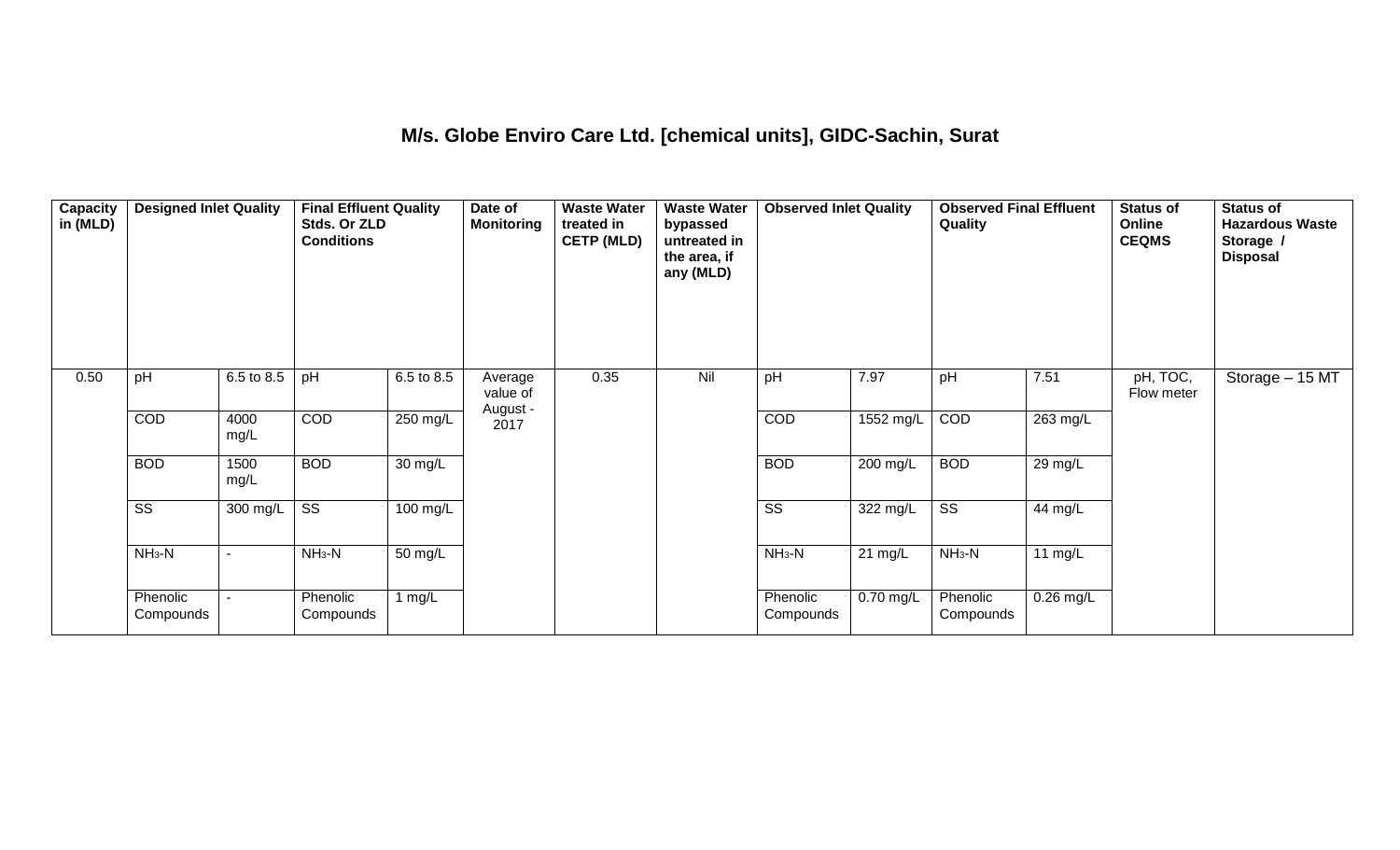# **M/s. Pandesara Infrastructure Ltd., GIDC-Pandesara, Surat**

| Capacity<br>in (MLD) | <b>Designed Inlet Quality</b> |              | <b>Final Effluent Quality</b><br>Stds. Or ZLD<br><b>Conditions</b> |                      | Date of<br><b>Monitoring</b> | <b>Waste Water</b><br>treated in<br><b>CETP (MLD)</b> | <b>Waste Water</b><br>bypassed<br>untreated in<br>the area, if<br>any (MLD) | <b>Observed Inlet Quality</b> |             | <b>Observed Final Effluent</b><br>Quality |                   | <b>Status of</b><br>Online<br><b>CEQMS</b> | <b>Status of</b><br><b>Hazardous Waste</b><br>Storage /<br><b>Disposal</b> |
|----------------------|-------------------------------|--------------|--------------------------------------------------------------------|----------------------|------------------------------|-------------------------------------------------------|-----------------------------------------------------------------------------|-------------------------------|-------------|-------------------------------------------|-------------------|--------------------------------------------|----------------------------------------------------------------------------|
| 100                  | pH                            | $6.5 - 8.5$  | pH                                                                 | $6.5 - 8.5$          | Average<br>value of          | 88                                                    | Nil                                                                         | pH                            | 7.59        | pH                                        | 7.67              | pH, Flow<br>Meter, TOC,<br><b>COD</b>      | Storage - 1700 MT                                                          |
|                      | COD                           | 1000<br>mg/L | COD                                                                | $250$ mg/L           | August -<br>2017             |                                                       |                                                                             | COD                           | 968 mg/L    | COD                                       | $273$ mg/L        |                                            |                                                                            |
|                      | <b>BOD</b>                    | 400 mg/L     | <b>BOD</b>                                                         | 30 mg/L              |                              |                                                       |                                                                             | <b>BOD</b>                    | 190 mg/L    | <b>BOD</b>                                | $30 \text{ mg/L}$ |                                            |                                                                            |
|                      | $\overline{\text{SS}}$        | 300 mg/L     | $\overline{\text{ss}}$                                             | 100 mg/L             |                              |                                                       |                                                                             | $\overline{\text{ss}}$        | 162 mg/L    | $\overline{\text{ss}}$                    | 26 mg/L           |                                            |                                                                            |
|                      | $NH3-N$                       | 50 mg/L      | $NH3-N$                                                            | $\overline{50}$ mg/L |                              |                                                       |                                                                             | $NH_3-N$                      | 6 mg/L      | $NH3-N$                                   | 5 mg/L            |                                            |                                                                            |
|                      | Phenolic<br>Compounds         | 01 mg/L      | Phenolic<br>Compounds                                              | 01 mg/L              |                              |                                                       |                                                                             | Phenolic<br>Compounds         | $0.54$ mg/L | Phenolic<br>Compounds                     | $0.28$ mg/L       |                                            |                                                                            |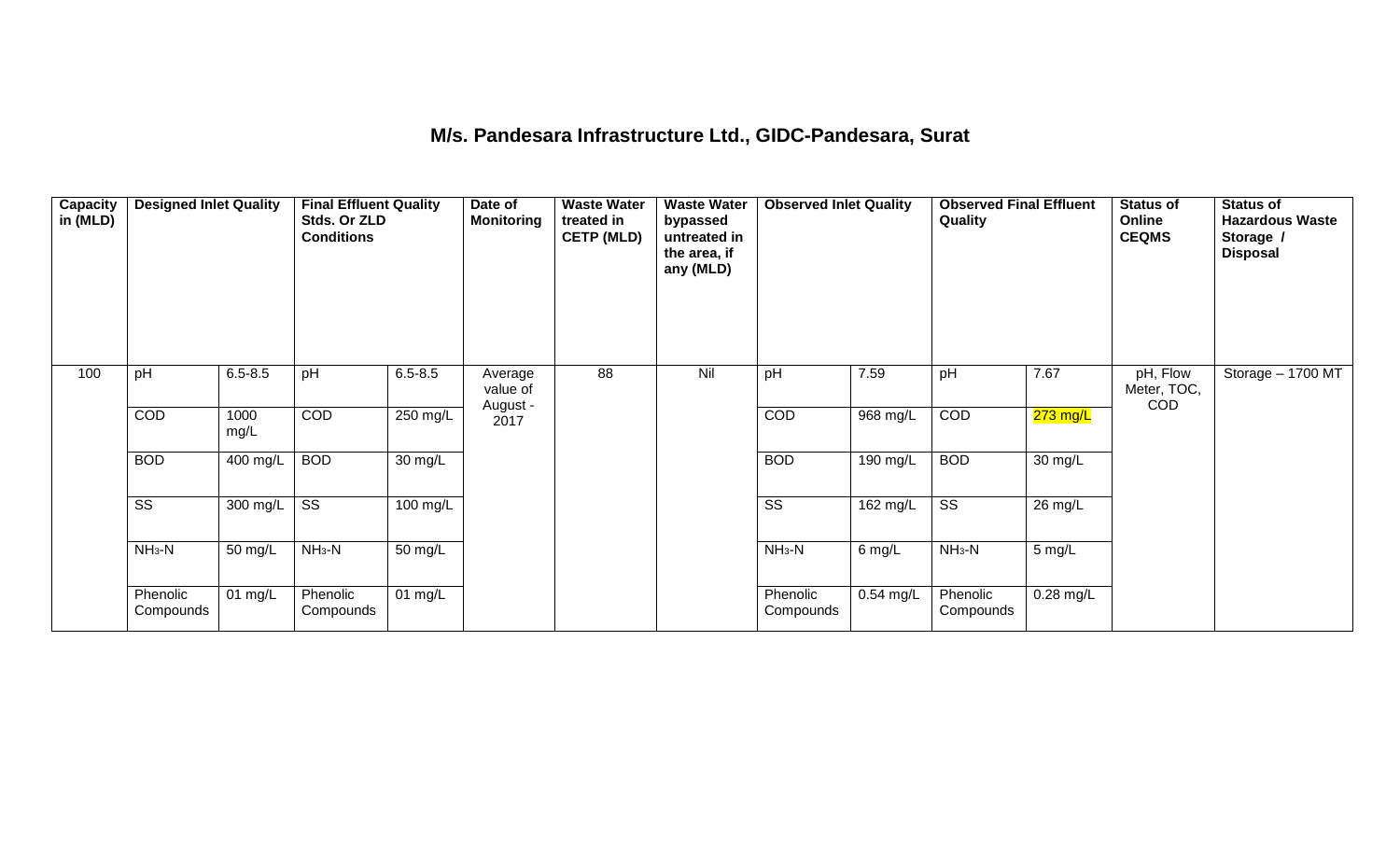## **M/s. Palsana Enviro Protection Ltd., (PEPL), Kadodara, Surat**

| Capacity<br>in (MLD) | <b>Designed Inlet Quality</b> |              | <b>Final Effluent Quality</b><br>Stds. Or ZLD<br><b>Conditions</b> |            | Date of<br><b>Monitoring</b> | <b>Waste Water</b><br>treated in<br><b>CETP (MLD)</b> | <b>Waste Water</b><br>bypassed<br>untreated in<br>the area, if<br>any (MLD) | <b>Observed Inlet Quality</b> |                     | <b>Observed Final Effluent</b><br>Quality |             | <b>Status of</b><br>Online<br><b>CEQMS</b> | <b>Status of</b><br><b>Hazardous Waste</b><br>Storage /<br><b>Disposal</b> |
|----------------------|-------------------------------|--------------|--------------------------------------------------------------------|------------|------------------------------|-------------------------------------------------------|-----------------------------------------------------------------------------|-------------------------------|---------------------|-------------------------------------------|-------------|--------------------------------------------|----------------------------------------------------------------------------|
| 100                  | pH                            | 6.5 to 8.5   | pH                                                                 | 6.5 to 8.5 | Average<br>value of          | 95                                                    | Nil                                                                         | pH                            | 7.14                | pH                                        | 7.85        | pH, Flow<br>Meter, COD,<br>BOD, TSS        | Storage - 750 MT                                                           |
|                      | COD                           | 1000<br>mg/L | COD                                                                | 250 mg/L   | August -<br>2017             |                                                       |                                                                             | COD                           | $1494 \text{ mg/L}$ | COD                                       | $278$ mg/L  |                                            | Disposal - 86 MT                                                           |
|                      | <b>BOD</b>                    | 400 mg/L     | <b>BOD</b>                                                         | 30 mg/L    |                              |                                                       |                                                                             | <b>BOD</b>                    | 311 mg/L            | <b>BOD</b>                                | 28 mg/L     |                                            |                                                                            |
|                      | $\overline{\text{ss}}$        | 300 mg/L     | $\overline{\text{ss}}$                                             | $100$ mg/L |                              |                                                       |                                                                             | $\overline{\text{ss}}$        | 188 mg/L            | $\overline{\text{ss}}$                    | $200$ mg/L  |                                            |                                                                            |
|                      | $NH3-N$                       |              | $NH3-N$                                                            | 50 mg/L    |                              |                                                       |                                                                             | $NH3-N$                       | 30 mg/L             | $NH3-N$                                   | 19 mg/L     |                                            |                                                                            |
|                      | Phenolic<br>Compounds         |              | Phenolic<br>Compounds                                              | 1 $mg/L$   |                              |                                                       |                                                                             | Phenolic<br>Compounds         | 0.63 mg/L           | Phenolic<br>Compounds                     | $0.27$ mg/L |                                            |                                                                            |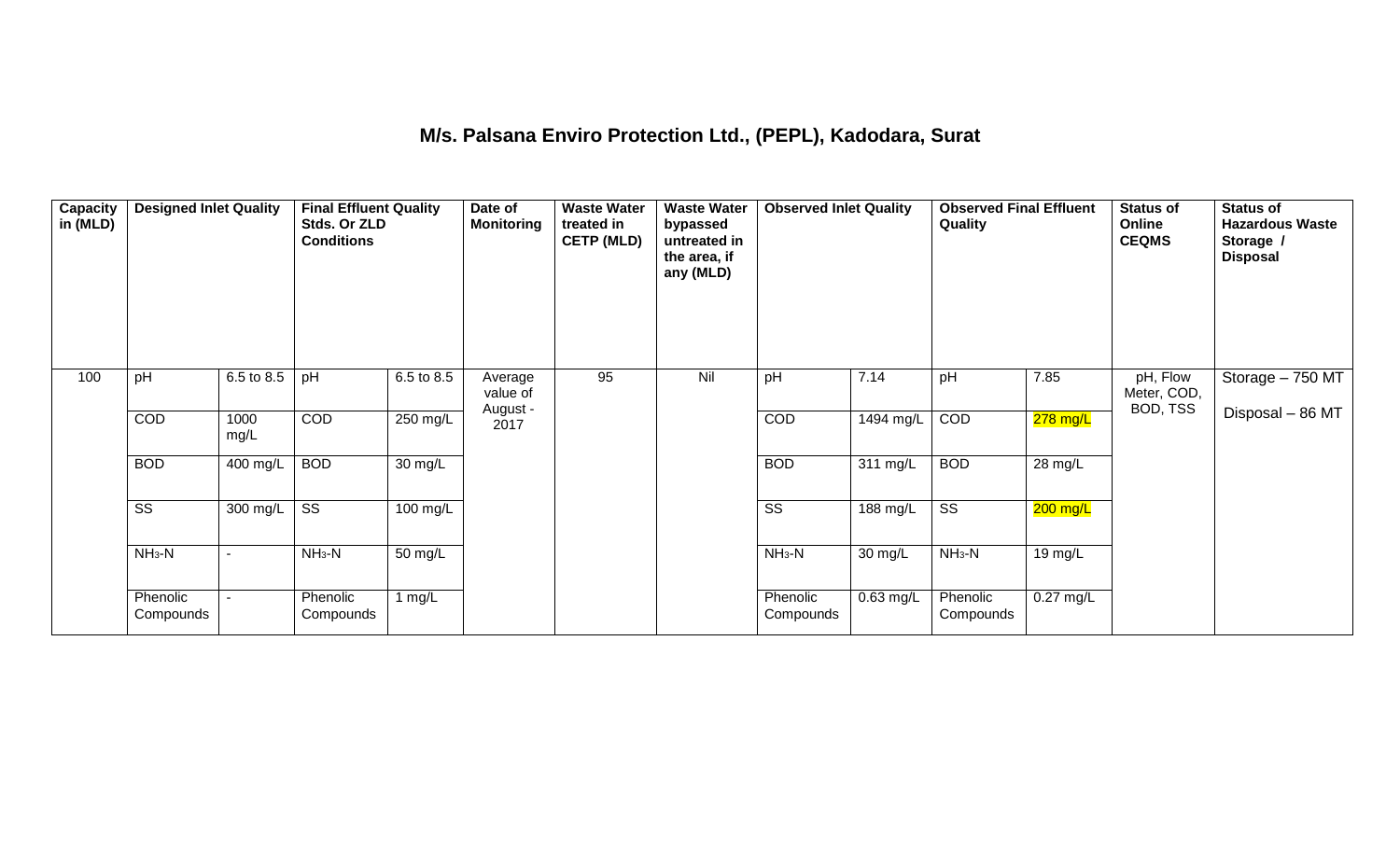## **M/s. New Palsana Industrial Co. Op. Society Ltd., Palsana, Surat**

| Capacity<br>in (MLD) | <b>Designed Inlet Quality</b> |              | <b>Final Effluent Quality</b><br>Stds. Or ZLD<br><b>Conditions</b> |                       | Date of<br><b>Monitoring</b> | <b>Waste Water</b><br>treated in<br><b>CETP (MLD)</b> | <b>Waste Water</b><br>bypassed<br>untreated in<br>the area, if<br>any (MLD) | <b>Observed Inlet Quality</b> |             | <b>Observed Final Effluent</b><br>Quality |           | <b>Status of</b><br>Online<br><b>CEQMS</b> | <b>Status of</b><br><b>Hazardous Waste</b><br>Storage /<br><b>Disposal</b> |
|----------------------|-------------------------------|--------------|--------------------------------------------------------------------|-----------------------|------------------------------|-------------------------------------------------------|-----------------------------------------------------------------------------|-------------------------------|-------------|-------------------------------------------|-----------|--------------------------------------------|----------------------------------------------------------------------------|
| 45                   | pH                            | $6.5 - 8.5$  | pH                                                                 | $6.5 - 8.5$           | Average<br>value of          | 22                                                    | Nil                                                                         | pH                            | 7.65        | pH                                        | 7.64      | pH, Flow<br>meter, COD,<br>BOD, TSS        | Storage - 350 MT                                                           |
|                      | COD                           | 1000<br>mg/L | COD                                                                | 100 mg/L              | August -<br>2017             |                                                       |                                                                             | COD                           | 1520 mg/L   | COD                                       | 99 mg/L   |                                            |                                                                            |
|                      | <b>BOD</b>                    | 400 mg/L     | <b>BOD</b>                                                         | 30 mg/L               |                              |                                                       |                                                                             | <b>BOD</b>                    | 320 mg/L    | <b>BOD</b>                                | 15 mg/L   |                                            |                                                                            |
|                      | $\overline{\text{SS}}$        | 300 mg/L     | $\overline{\text{ss}}$                                             | $\overline{<}60$ mg/L |                              |                                                       |                                                                             | $\overline{\text{SS}}$        | 208 mg/L    | $\overline{\text{ss}}$                    | 10 mg/L   |                                            |                                                                            |
|                      | $NH3-N$                       | 50 mg/L      | $NH3-N$                                                            | 50 mg/L               |                              |                                                       |                                                                             | $NH3-N$                       | 43 mg/L     | $NH3-N$                                   | 8 mg/L    |                                            |                                                                            |
|                      | Phenolic<br>Compounds         | 1 $mg/L$     | Phenolic<br>Compounds                                              | 1 $mg/L$              |                              |                                                       |                                                                             | Phenolic<br>Compounds         | $0.80$ mg/L | Phenolic<br>Compounds                     | 0.22 mg/L |                                            |                                                                            |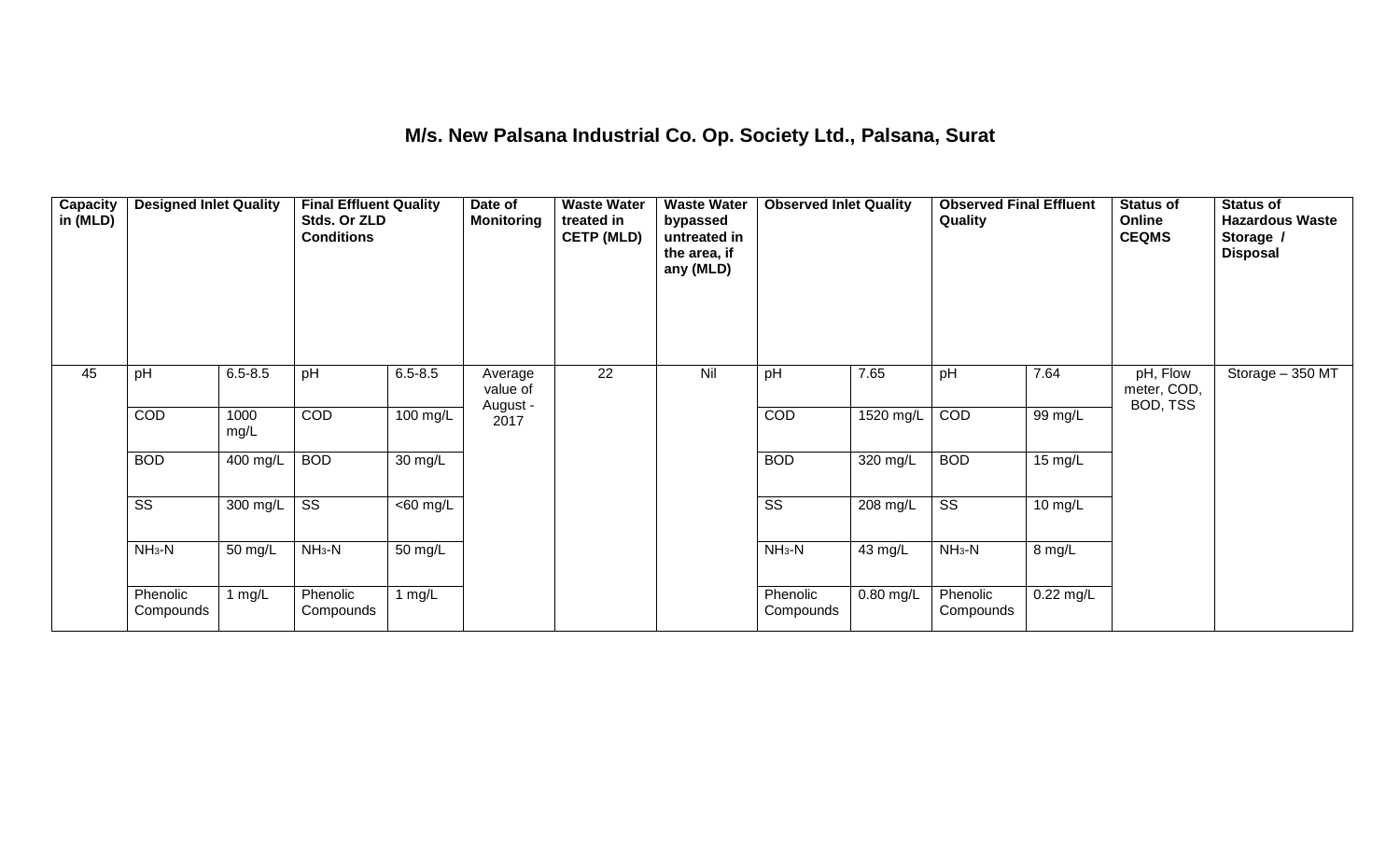#### **M/s. Gujarat Eco Textile Park Pvt Ltd, Palsana, Surat**

| Capacity<br>in (MLD) | <b>Designed Inlet Quality</b> |                  | <b>Final Effluent Quality</b><br>Stds. Or ZLD<br><b>Conditions</b> |                      | Date of<br><b>Monitoring</b> | <b>Waste Water</b><br>treated in<br><b>CETP (MLD)</b> | <b>Waste Water</b><br>bypassed<br>untreated in<br>the area, if<br>any (MLD) | <b>Observed Inlet Quality</b> |           | <b>Observed Final Effluent</b><br>Quality |           | <b>Status of</b><br>Online<br><b>CEQMS</b> | <b>Status of</b><br><b>Hazardous Waste</b><br>Storage /<br><b>Disposal</b> |
|----------------------|-------------------------------|------------------|--------------------------------------------------------------------|----------------------|------------------------------|-------------------------------------------------------|-----------------------------------------------------------------------------|-------------------------------|-----------|-------------------------------------------|-----------|--------------------------------------------|----------------------------------------------------------------------------|
| 60                   | pH                            | Not<br>Furnished | pH                                                                 | 6.5 to 8.5           | Average<br>value of          | 35                                                    | Nil                                                                         | pH                            | 7.12      | pH                                        | 7.76      | pH, Flow<br>Meter, TOC                     | Storage - 70 MT                                                            |
|                      | COD                           |                  | COD                                                                | 100 mg/L             | August -<br>2017             |                                                       |                                                                             | COD                           | 1707 mg/L | COD                                       | 267 mg/L  | meter                                      | Disposal - 10 MT                                                           |
|                      | <b>BOD</b>                    |                  | <b>BOD</b>                                                         | $\overline{30}$ mg/L |                              |                                                       |                                                                             | <b>BOD</b>                    | 310 mg/L  | <b>BOD</b>                                | 30 mg/L   |                                            |                                                                            |
|                      | $\overline{\text{ss}}$        |                  | $\overline{\text{ss}}$                                             | $\overline{60}$ mg/L |                              |                                                       |                                                                             | $\overline{\text{ss}}$        | 240 mg/L  | $\overline{\text{ss}}$                    | 64 mg/L   |                                            |                                                                            |
|                      | $NH3-N$                       |                  | $NH3-N$                                                            | 50 mg/L              |                              |                                                       |                                                                             | $NH3-N$                       | 45 mg/L   | $NH3-N$                                   | 17 mg/L   |                                            |                                                                            |
|                      | Phenolic<br>Compounds         |                  | Phenolic<br>Compounds                                              | 1 $mg/L$             |                              |                                                       |                                                                             | Phenolic<br>Compounds         | 1.13 mg/L | Phenolic<br>Compounds                     | 0.37 mg/L |                                            |                                                                            |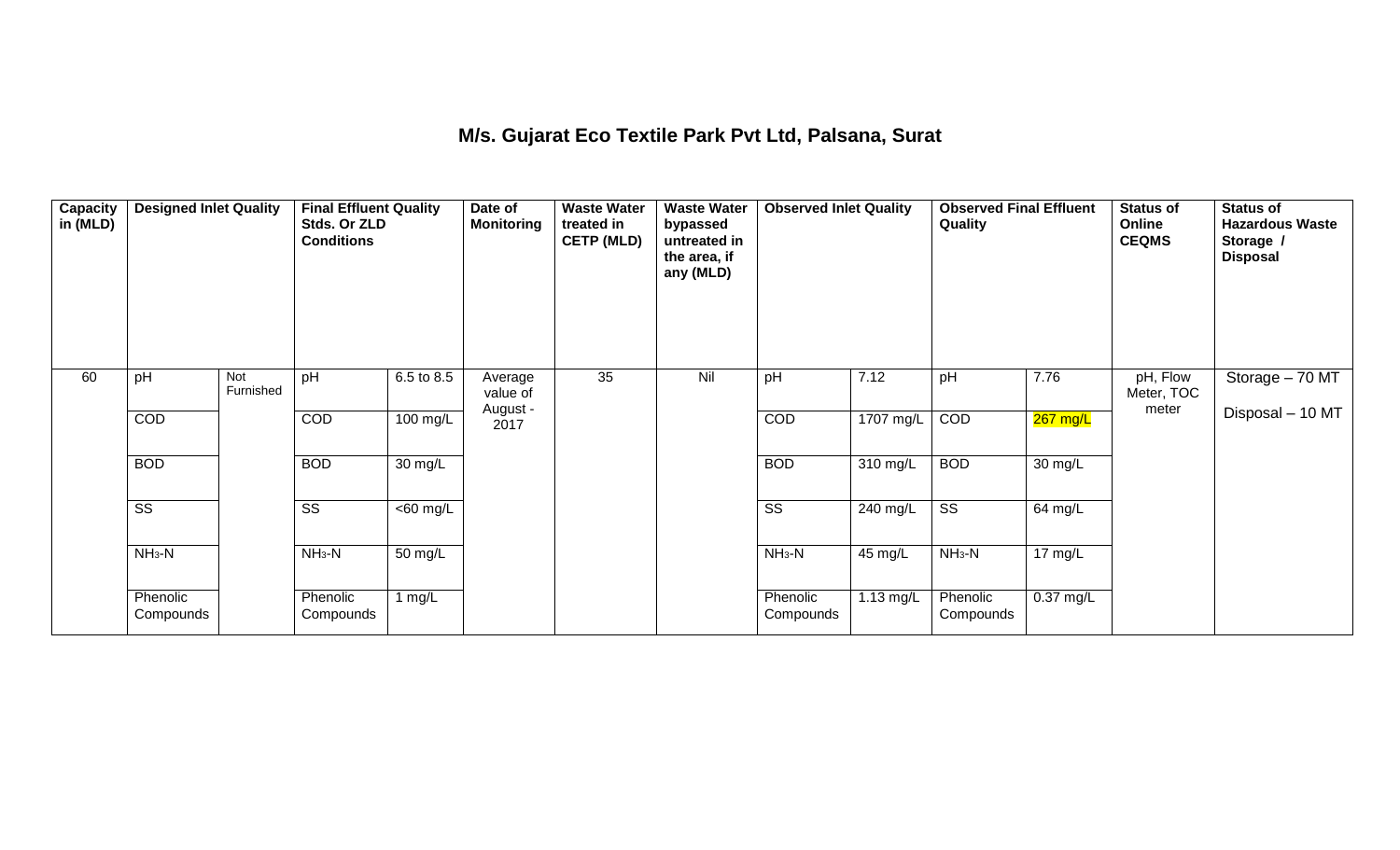#### **M/s. Fairdeal Textile Parks Pvt. Ltd, Kosamaba, Surat**

| Capacity<br>in (MLD) | <b>Designed Inlet Quality</b> |                  | <b>Final Effluent Quality</b><br>Stds. Or ZLD<br><b>Conditions</b> |                      | Date of<br><b>Monitoring</b> | <b>Waste Water</b><br>treated in<br><b>CETP (MLD)</b> | <b>Waste Water</b><br>bypassed<br>untreated in<br>the area, if<br>any (MLD) | <b>Observed Inlet Quality</b> |             | <b>Observed Final Effluent</b><br>Quality |             | <b>Status of</b><br>Online<br><b>CEQMS</b> | <b>Status of</b><br><b>Hazardous Waste</b><br>Storage /<br><b>Disposal</b> |
|----------------------|-------------------------------|------------------|--------------------------------------------------------------------|----------------------|------------------------------|-------------------------------------------------------|-----------------------------------------------------------------------------|-------------------------------|-------------|-------------------------------------------|-------------|--------------------------------------------|----------------------------------------------------------------------------|
| 2.25                 | pH                            | Not<br>Furnished | pH                                                                 | 6.5 to 8.5           | Average<br>value of          | 1.00                                                  | Nil                                                                         | pH                            | 7.05        | pH                                        | 6.97        | pH, Flow<br>Meter                          | Storage - 1 MT<br>Disposal - 5 MT                                          |
|                      | COD                           |                  | COD                                                                | 100 mg/L             | August -<br>2017             |                                                       |                                                                             | COD                           | 424 mg/L    | COD                                       | $254$ mg/L  |                                            |                                                                            |
|                      | <b>BOD</b>                    |                  | <b>BOD</b>                                                         | $30 \text{ mg/L}$    |                              |                                                       |                                                                             | <b>BOD</b>                    | 100 mg/L    | <b>BOD</b>                                | 28 mg/L     |                                            |                                                                            |
|                      | $\overline{\text{ss}}$        |                  | $\overline{\text{SS}}$                                             | $\overline{60}$ mg/L |                              |                                                       |                                                                             | $\overline{\text{ss}}$        | 36 mg/L     | $\overline{\text{ss}}$                    | 54 mg/L     |                                            |                                                                            |
|                      | $NH3-N$                       |                  | $NH3-N$                                                            | 50 mg/L              |                              |                                                       |                                                                             | $NH3-N$                       |             | $NH_3-N$                                  |             |                                            |                                                                            |
|                      | Phenolic<br>Compounds         |                  | Phenolic<br>Compounds                                              | 1 $mg/L$             |                              |                                                       |                                                                             | Phenolic<br>Compounds         | $0.45$ mg/L | Phenolic<br>Compounds                     | $0.24$ mg/L |                                            |                                                                            |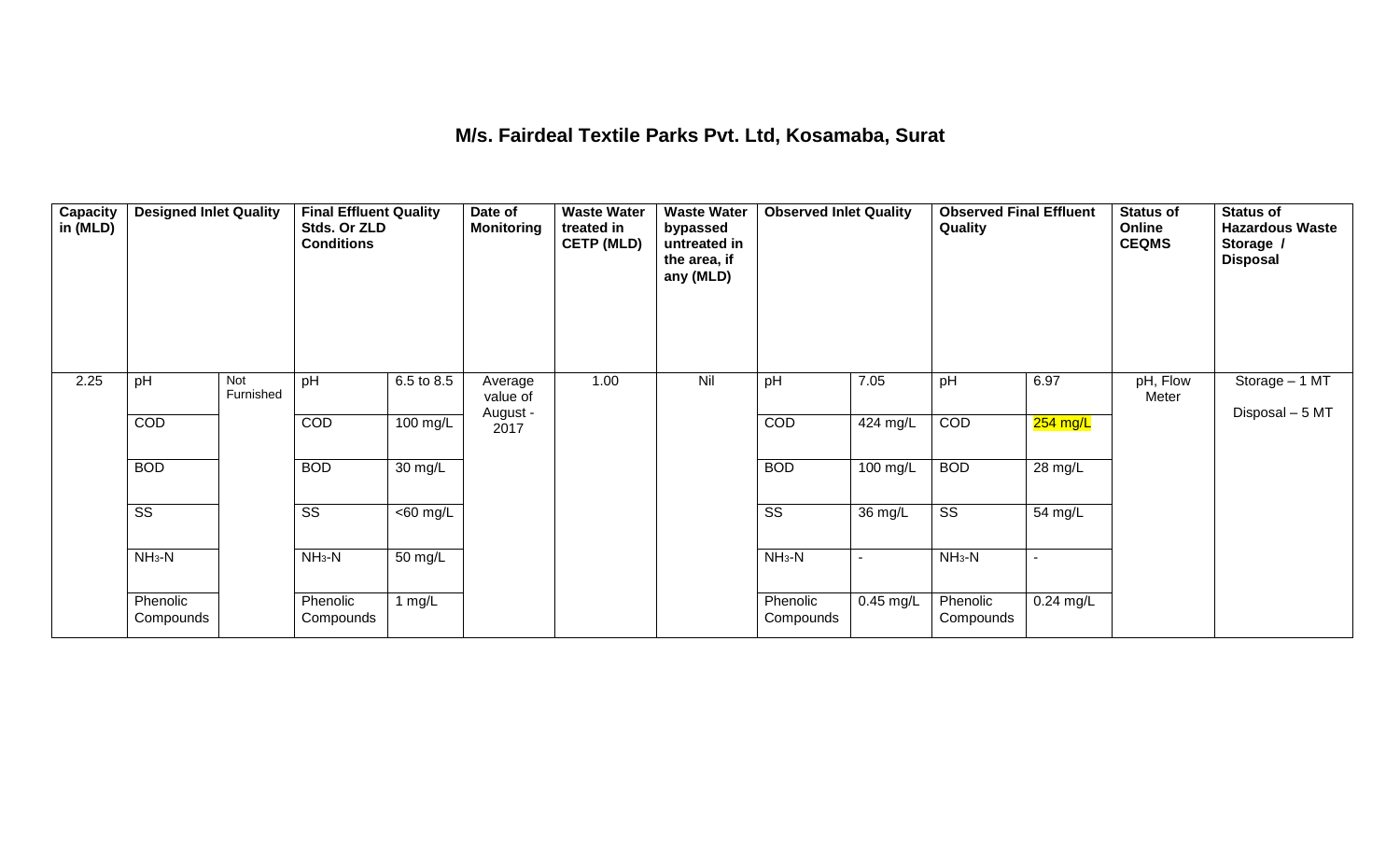## **M/s. Panoli Enviro Technology Ltd., GIDC-Panoli, Bharuch**

| Capacity<br>in (MLD) | <b>Designed Inlet Quality</b> |                  | <b>Final Effluent Quality</b><br>Stds. Or ZLD<br><b>Conditions</b> |             | Date of<br><b>Monitoring</b>    | <b>Waste Water</b><br>treated in<br><b>CETP (MLD)</b> | <b>Waste Water</b><br>bypassed<br>untreated in<br>the area, if<br>any (MLD) | <b>Observed Inlet Quality</b> |           | <b>Observed Final Effluent</b><br>Quality |             | <b>Status of</b><br>Online<br><b>CEQMS</b> | <b>Status of</b><br><b>Hazardous Waste</b><br>Storage /<br><b>Disposal</b> |
|----------------------|-------------------------------|------------------|--------------------------------------------------------------------|-------------|---------------------------------|-------------------------------------------------------|-----------------------------------------------------------------------------|-------------------------------|-----------|-------------------------------------------|-------------|--------------------------------------------|----------------------------------------------------------------------------|
| 1.00                 | pH                            | Not<br>Furnished | pH                                                                 | $5.5 - 8.5$ | Average<br>value of<br>August - | 0.35                                                  | Nil                                                                         | pH                            | 6.80      | pH                                        | 7.79        | pH, Flow<br>Meter, TOC                     | Storage - 24 MT                                                            |
|                      | COD                           |                  | COD                                                                | 100 mg/L    | 2017                            |                                                       |                                                                             | COD                           | 1145 mg/L | COD                                       | 437 mg/L    |                                            |                                                                            |
|                      | <b>BOD</b>                    |                  | <b>BOD</b>                                                         | 30 mg/L     |                                 |                                                       |                                                                             | <b>BOD</b>                    | 241 mg/L  | <b>BOD</b>                                | 28 mg/L     |                                            |                                                                            |
|                      | $\overline{\text{ss}}$        |                  | $\overline{\text{ss}}$                                             | 100 mg/L    |                                 |                                                       |                                                                             | $\overline{\text{ss}}$        | 110 mg/L  | $\overline{\text{ss}}$                    | 20 mg/L     |                                            |                                                                            |
|                      | $NH3-N$                       |                  | $NH3-N$                                                            | 50 mg/L     |                                 |                                                       |                                                                             | $NH3-N$                       | 55 mg/L   | $NH3-N$                                   | 34 mg/L     |                                            |                                                                            |
|                      | Phenolic<br>Compounds         |                  | Phenolic<br>Compounds                                              | 1 $mg/L$    |                                 |                                                       |                                                                             | Phenolic<br>Compounds         | 1.02 mg/L | Phenolic<br>Compounds                     | $0.45$ mg/L |                                            |                                                                            |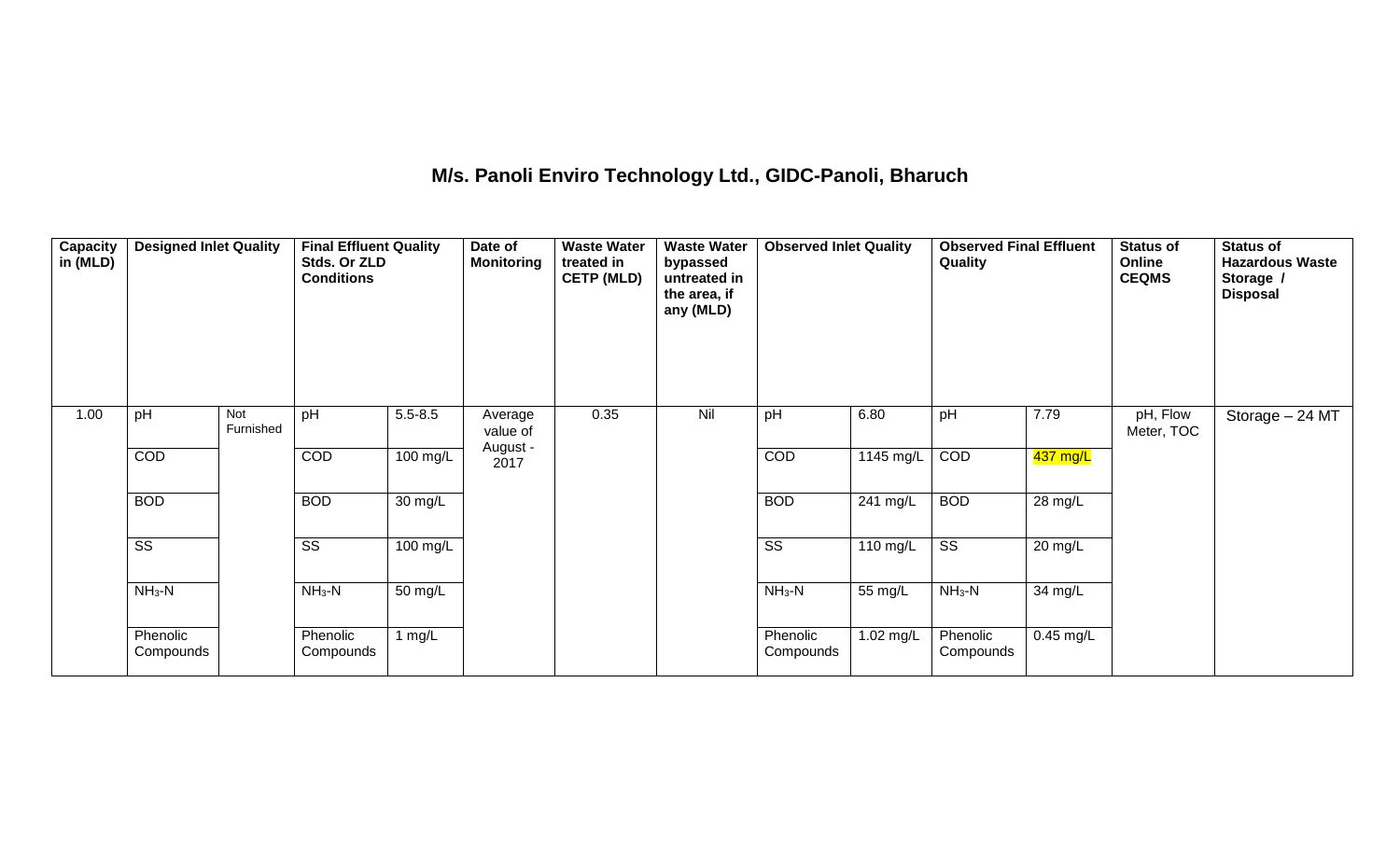#### **M/s. Enviro Technology Ltd., GIDC-Ankleshwar, Bharuch**

| <b>Capacity</b><br>in (MLD) | <b>Designed Inlet Quality</b>        |                  | <b>Final Effluent Quality</b><br>Stds. Or ZLD<br><b>Conditions</b> |                      | Date of<br><b>Monitoring</b> | <b>Waste Water</b><br>treated in<br><b>CETP (MLD)</b> | <b>Waste Water</b><br>bypassed<br>untreated in<br>the area, if<br>any (MLD) | <b>Observed Inlet Quality</b>        |           | <b>Observed Final Effluent</b><br>Quality |             | <b>Status of</b><br>Online<br><b>CEQMS</b> | <b>Status of</b><br><b>Hazardous Waste</b><br>Storage /<br><b>Disposal</b> |
|-----------------------------|--------------------------------------|------------------|--------------------------------------------------------------------|----------------------|------------------------------|-------------------------------------------------------|-----------------------------------------------------------------------------|--------------------------------------|-----------|-------------------------------------------|-------------|--------------------------------------------|----------------------------------------------------------------------------|
| 1.80                        | pH                                   | Not<br>Furnished | pH                                                                 | $5.5 - 8.5$          | Average<br>value of          | 1.10                                                  | Nil                                                                         | pH                                   | 7.90      | pH                                        | 8.02        | pH, Flow,<br>COD, BOD,<br>TSS, TOC         | Storage - Nil                                                              |
|                             | COD                                  |                  | COD                                                                | 100 mg/L             | August -<br>2017             |                                                       |                                                                             | COD                                  | 5798 mg/L | COD                                       | 903 mg/L    |                                            |                                                                            |
|                             | BOD(3)<br>days at<br>$27^{\circ}C$ ) |                  | BOD(3)<br>days at<br>$27^{\circ}C$ )                               | $\overline{30}$ mg/L |                              |                                                       |                                                                             | BOD(3)<br>days at<br>$27^{\circ}C$ ) | 612 mg/L  | BOD(3)<br>days at<br>$27^{\circ}C$ )      | 19 mg/L     |                                            |                                                                            |
|                             | $\overline{\text{ss}}$               |                  | $\overline{\text{ss}}$                                             | 100 mg/L             |                              |                                                       |                                                                             | $\overline{\text{SS}}$               | 270 mg/L  | $\overline{\text{ss}}$                    | 20 mg/L     |                                            |                                                                            |
|                             | $NH3-N$                              |                  | $NH3-N$                                                            | 50 mg/L              |                              |                                                       |                                                                             | $NH_3-N$                             | 66 mg/L   | $NH_3-N$                                  | 17 mg/L     |                                            |                                                                            |
|                             | Phenolic<br>Compounds                |                  | Phenolic<br>Compounds                                              | 1 $mg/L$             |                              |                                                       |                                                                             | Phenolic<br>Compounds                | 1.62 mg/L | Phenolic<br>Compounds                     | $0.82$ mg/L |                                            |                                                                            |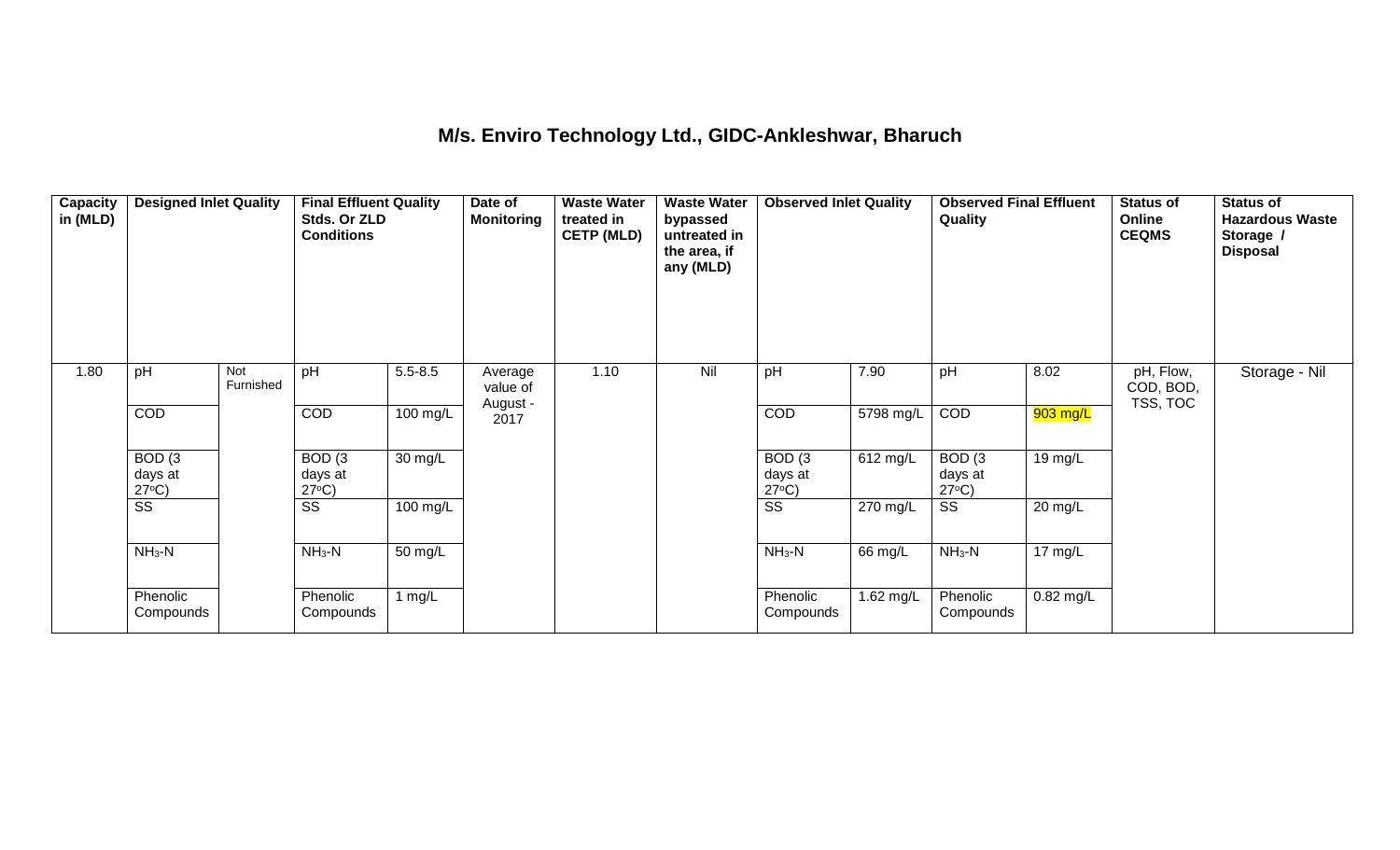#### **M/s. Narmada Clean Tech Ltd., (Bharuch Eco-Aqua Infrastructure Ltd.,)(BEAIL), Ankleshwar**

| <b>Capacity</b><br>in (MLD) | <b>Designed Inlet Quality</b> |                  | <b>Final Effluent Quality</b><br>Stds. Or ZLD<br><b>Conditions</b> |                      | Date of<br><b>Monitoring</b> | <b>Waste Water</b><br>treated in<br><b>CETP (MLD)</b> | <b>Waste Water</b><br>bypassed<br>untreated in<br>the area, if<br>any (MLD) | <b>Observed Inlet Quality</b> |            | <b>Observed Final Effluent</b><br>Quality |            | <b>Status of</b><br>Online<br><b>CEQMS</b> | <b>Status of</b><br><b>Hazardous Waste</b><br>Storage /<br><b>Disposal</b> |
|-----------------------------|-------------------------------|------------------|--------------------------------------------------------------------|----------------------|------------------------------|-------------------------------------------------------|-----------------------------------------------------------------------------|-------------------------------|------------|-------------------------------------------|------------|--------------------------------------------|----------------------------------------------------------------------------|
| 40                          | pH                            | Not<br>Furnished | pH                                                                 | $6-9$                | Average<br>value of          | 40                                                    | Nil                                                                         | pH                            | 7.8        | pH                                        | 7.48       | pH, Flow<br>Meter, TOC,<br><b>TSS</b>      | Storage - 80 MT<br>Disposal - 475 MT                                       |
|                             | COD                           |                  | COD                                                                | 500 mg/L             | August -<br>2017             |                                                       |                                                                             | COD                           | 942 mg/L   | COD                                       | $608$ mg/L |                                            |                                                                            |
|                             | <b>BOD</b>                    |                  | <b>BOD</b>                                                         | 100 mg/L             |                              |                                                       |                                                                             | <b>BOD</b>                    | 221 mg/L   | <b>BOD</b>                                | 29 mg/L    |                                            |                                                                            |
|                             | $\overline{\text{ss}}$        |                  | $\overline{\text{ss}}$                                             | 100 mg/L             |                              |                                                       |                                                                             | $\overline{\text{ss}}$        | 261 mg/L   | $\overline{\text{ss}}$                    | 59 mg/L    |                                            |                                                                            |
|                             | $NH3-N$                       |                  | $NH3-N$                                                            | $\overline{50}$ mg/L |                              |                                                       |                                                                             | $NH3-N$                       | 166 mg/L   | $NH3-N$                                   | $168$ mg/L |                                            |                                                                            |
|                             | Phenolic<br>Compounds         |                  | Phenolic<br>Compounds                                              | 5 mg/L               |                              |                                                       |                                                                             | Phenolic<br>Compounds         | $1.4$ mg/L | Phenolic<br>Compounds                     | 0.62 mg/L  |                                            |                                                                            |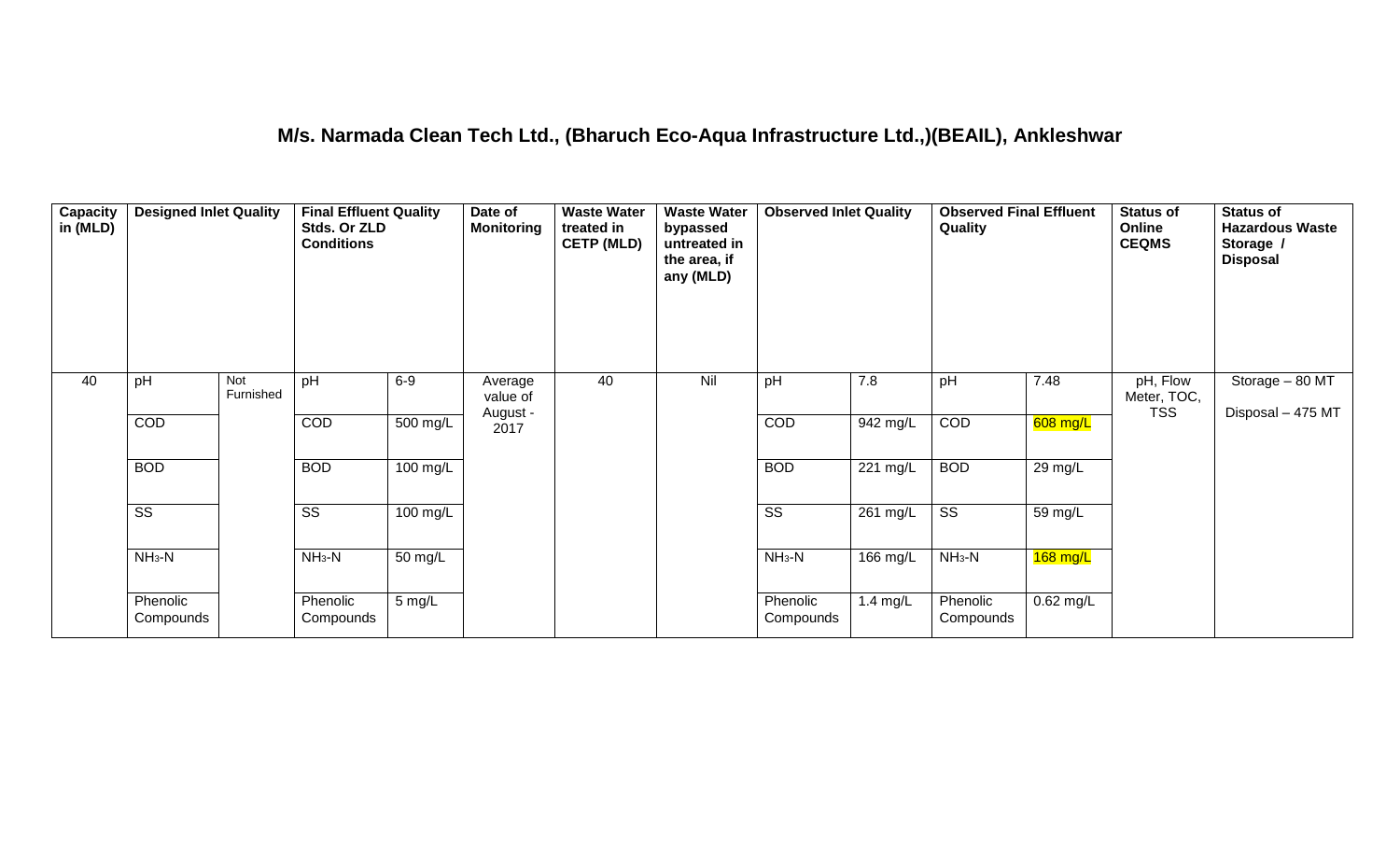## **M/s. Nandesari Industrial Association (CETP), GIDC-Nandesari, Vadodara**

| Capacity<br>in (MLD) | <b>Designed Inlet Quality</b> |              | <b>Final Effluent Quality</b><br>Stds. Or ZLD<br><b>Conditions</b> |                      | Date of<br><b>Monitoring</b>    | <b>Waste Water</b><br>treated in<br><b>CETP (MLD)</b> | <b>Waste Water</b><br>bypassed<br>untreated in<br>the area, if<br>any (MLD) | <b>Observed Inlet Quality</b> |             | <b>Observed Final Effluent</b><br>Quality |                   | <b>Status of</b><br>Online<br><b>CEQMS</b>          | <b>Status of</b><br><b>Hazardous Waste</b><br>Storage /<br><b>Disposal</b> |
|----------------------|-------------------------------|--------------|--------------------------------------------------------------------|----------------------|---------------------------------|-------------------------------------------------------|-----------------------------------------------------------------------------|-------------------------------|-------------|-------------------------------------------|-------------------|-----------------------------------------------------|----------------------------------------------------------------------------|
| 6.80                 | pH                            | 5 to 9       | pH                                                                 | 6.5 to 8.5           | Average<br>value of<br>August - | 4.80                                                  | Nil                                                                         | pH                            | 7.71        | pH                                        | 7.47              | pH, COD,<br>BOD, TSS,<br>NH <sub>3</sub> -N, Color, |                                                                            |
|                      | COD                           | 2000<br>mg/L | COD                                                                | $250$ mg/L           | 2017                            |                                                       |                                                                             | COD                           | $1051$ mg/L | COD                                       | $520$ mg/L        | TOC,<br>Temperature                                 |                                                                            |
|                      | <b>BOD</b>                    | 500 mg/L     | <b>BOD</b>                                                         | 100 mg/L             |                                 |                                                       |                                                                             | <b>BOD</b>                    | 390 mg/L    | <b>BOD</b>                                | $61 \text{ mg/L}$ |                                                     |                                                                            |
|                      | $\overline{\text{SS}}$        | 600 mg/L     | $\overline{\text{ss}}$                                             | 100 mg/L             |                                 |                                                       |                                                                             | $\overline{\text{SS}}$        | 628 mg/L    | $\overline{\text{ss}}$                    | 82 mg/L           |                                                     |                                                                            |
|                      | $NH3-N$                       | 50 mg/L      | $NH3-N$                                                            | $\overline{50}$ mg/L |                                 |                                                       |                                                                             | $NH_3-N$                      | 45 mg/L     | $NH3-N$                                   | $2$ mg/L          |                                                     |                                                                            |
|                      | Phenolic<br>Compounds         | 5 mg/L       | Phenolic<br>Compounds                                              | 1 $mg/L$             |                                 |                                                       |                                                                             | Phenolic<br>Compounds         | $0.66$ mg/L | Phenolic<br>Compounds                     | <b>BDL</b>        |                                                     |                                                                            |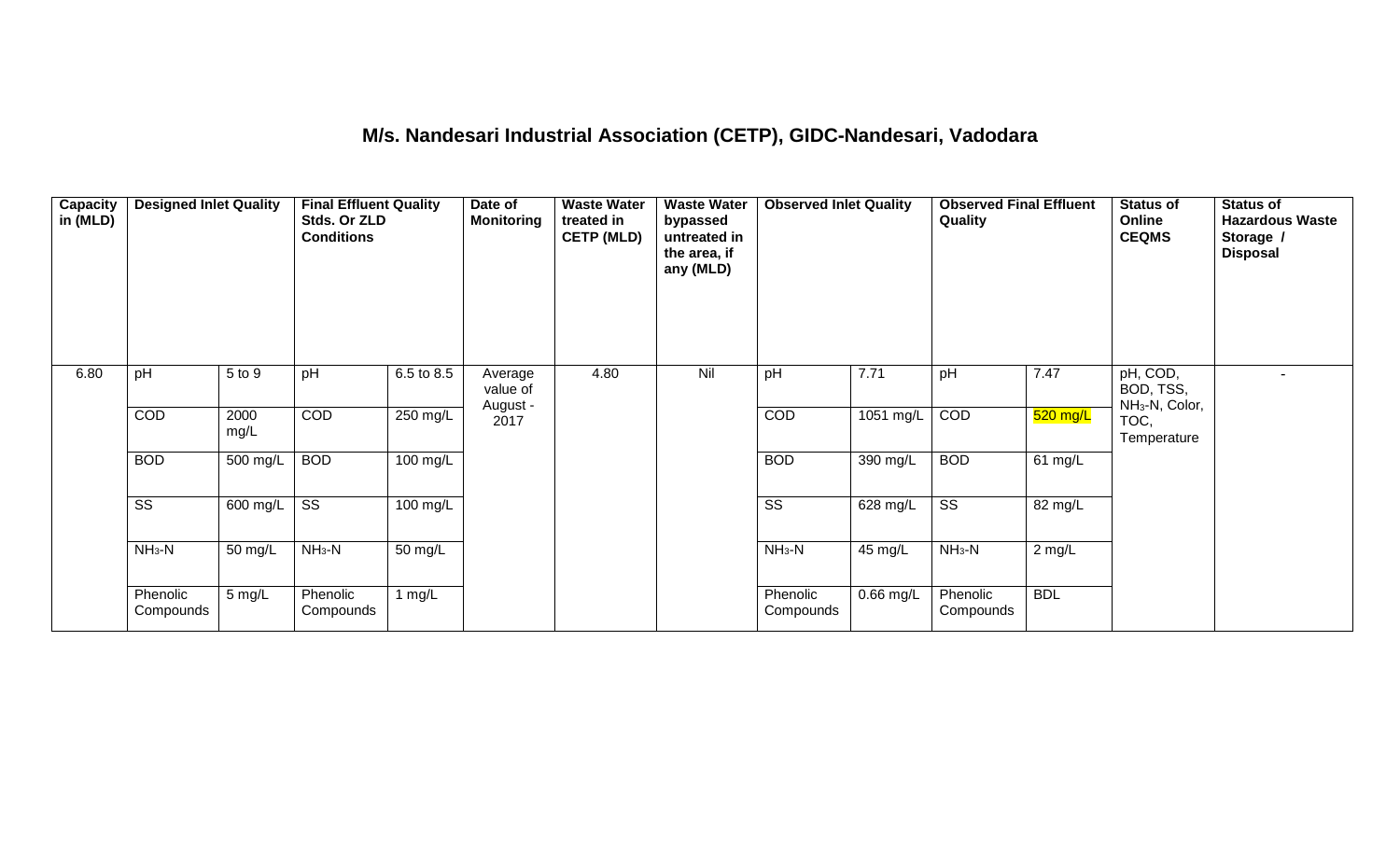## **M/s. Enviro Infrastructure Co. Ltd., Umraya(Padra), Vadodara**

| Capacity<br>in (MLD) | <b>Designed Inlet Quality</b> |              | <b>Final Effluent Quality</b><br>Stds. Or ZLD<br><b>Conditions</b> |                    | Date of<br><b>Monitoring</b>    | <b>Waste Water</b><br>treated in<br><b>CETP (MLD)</b> | <b>Waste Water</b><br>bypassed<br>untreated in<br>the area, if<br>any (MLD) | <b>Observed Inlet Quality</b> |                       | <b>Observed Final Effluent</b><br>Quality |            | <b>Status of</b><br>Online<br><b>CEQMS</b> | <b>Status of</b><br><b>Hazardous Waste</b><br>Storage /<br><b>Disposal</b> |
|----------------------|-------------------------------|--------------|--------------------------------------------------------------------|--------------------|---------------------------------|-------------------------------------------------------|-----------------------------------------------------------------------------|-------------------------------|-----------------------|-------------------------------------------|------------|--------------------------------------------|----------------------------------------------------------------------------|
| 4.50                 | pH                            | 5 to 9       | pH                                                                 | 6.5 to 8.5         | Average<br>value of<br>August - | 1.50                                                  | Nil                                                                         | pH                            | 7.57                  | pH                                        | 7.92       | pH, Flow<br>Meter, TOC,<br>TSS, Color,     |                                                                            |
|                      | COD                           | 2000<br>mg/L | COD                                                                | 250 mg/L           | 2017                            |                                                       |                                                                             | COD                           | $\overline{471}$ mg/L | COD                                       | 242 mg/L   | $NH3-N$                                    |                                                                            |
|                      | <b>BOD</b>                    | 500 mg/L     | <b>BOD</b>                                                         | $100 \text{ mg/L}$ |                                 |                                                       |                                                                             | <b>BOD</b>                    | 140 mg/L              | <b>BOD</b>                                | 60 mg/L    |                                            |                                                                            |
|                      | $\overline{\text{ss}}$        | 600 mg/L     | $\overline{\text{ss}}$                                             | 100 mg/L           |                                 |                                                       |                                                                             | $\overline{\text{ss}}$        | 272 mg/L              | $\overline{\text{ss}}$                    | 40 mg/L    |                                            |                                                                            |
|                      | $NH3-N$                       | 50 mg/L      | $NH3-N$                                                            | 50 mg/L            |                                 |                                                       |                                                                             | $NH3-N$                       | 39 mg/L               | $NH3-N$                                   | $2$ mg/L   |                                            |                                                                            |
|                      | Phenolic<br>Compounds         | 5 mg/L       | Phenolic<br>Compounds                                              | 1 $mg/L$           |                                 |                                                       |                                                                             | Phenolic<br>Compounds         | <b>BDL</b>            | Phenolic<br>Compounds                     | <b>BDL</b> |                                            |                                                                            |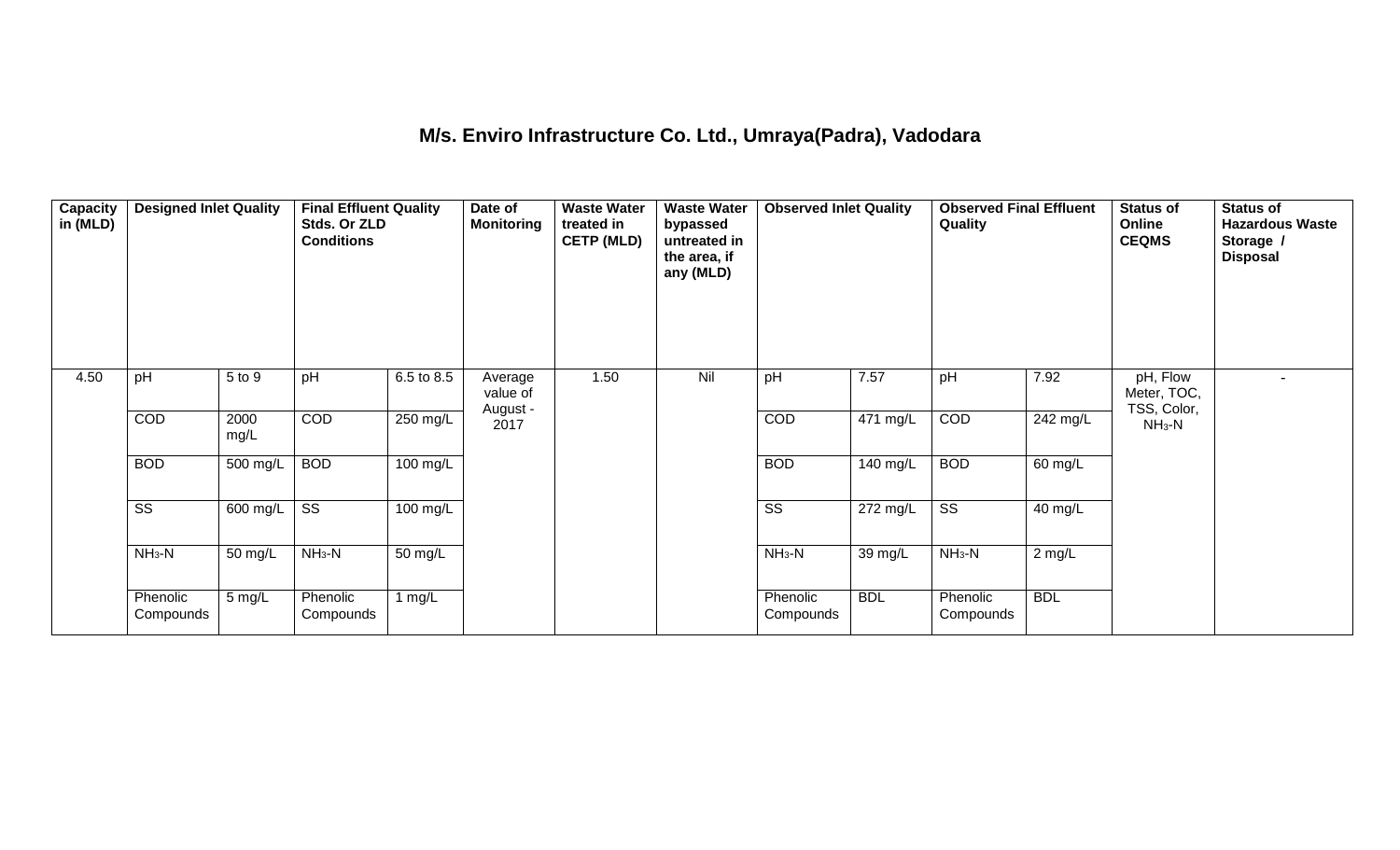#### **M/s. Naroda Enviro Project Ltd., Naroda, Ahmedabad**

| Capacity<br>in (MLD) | <b>Designed Inlet Quality</b> |              | <b>Final Effluent Quality</b><br>Stds. Or ZLD<br><b>Conditions</b> |             | Date of<br><b>Monitoring</b>    | <b>Waste Water</b><br>treated in<br><b>CETP (MLD)</b> | <b>Waste Water</b><br>bypassed<br>untreated in<br>the area, if<br>any (MLD) | <b>Observed Inlet Quality</b> |                        | <b>Observed Final Effluent</b><br>Quality |             | <b>Status of</b><br>Online<br><b>CEQMS</b> | <b>Status of</b><br><b>Hazardous Waste</b><br>Storage /<br><b>Disposal</b> |
|----------------------|-------------------------------|--------------|--------------------------------------------------------------------|-------------|---------------------------------|-------------------------------------------------------|-----------------------------------------------------------------------------|-------------------------------|------------------------|-------------------------------------------|-------------|--------------------------------------------|----------------------------------------------------------------------------|
| 3.00                 | pH                            | $6.5 - 8.5$  | pH                                                                 | $6.5 - 8.5$ | Average<br>value of<br>August - | 3.00                                                  | Nil                                                                         | pH                            | 8.19                   | pH                                        | 8.19        | $\sim$                                     | Storage - 3500 MT                                                          |
|                      | COD                           | 3000<br>mg/L | COD                                                                | 250 mg/L    | 2017                            |                                                       |                                                                             | COD                           | 4668 mg/L              | COD                                       | $1104$ mg/L |                                            |                                                                            |
|                      | <b>BOD</b>                    | 1200<br>mg/L | <b>BOD</b>                                                         | 30 mg/L     |                                 |                                                       |                                                                             | <b>BOD</b>                    | $\overline{1931}$ mg/L | <b>BOD</b>                                | 369 mg/L    |                                            |                                                                            |
|                      | $\overline{\text{ss}}$        | 300 mg/L     | $\overline{\text{ss}}$                                             | 100 mg/L    |                                 |                                                       |                                                                             | $\overline{\text{ss}}$        | 432 mg/L               | $\overline{\text{ss}}$                    | 217 mg/L    |                                            |                                                                            |
|                      | $NH_3-N$                      | 50 mg/L      | $NH3-N$                                                            | 50 mg/L     |                                 |                                                       |                                                                             | $NH3-N$                       | 180 mg/L               | $NH3-N$                                   | 43 mg/L     |                                            |                                                                            |
|                      | Phenolic<br>Compounds         | 1 $mg/L$     | Phenolic<br>Compounds                                              | 1 mg/L      |                                 |                                                       |                                                                             | Phenolic<br>Compounds         | 1.07 mg/L              | Phenolic<br>Compounds                     | <b>BDL</b>  |                                            |                                                                            |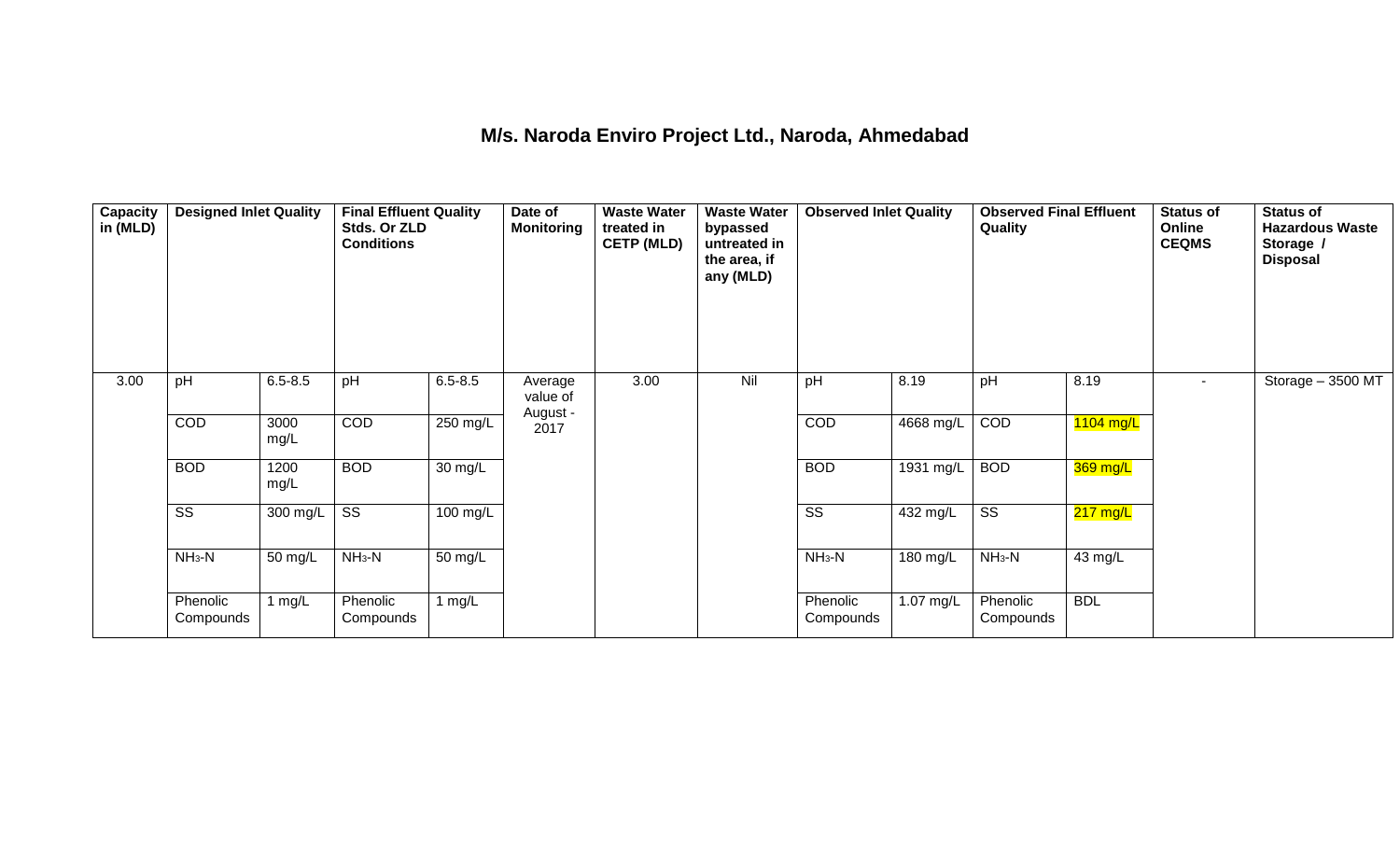## **M/s. The Green Environment Services Co. Op. Society Ltd, Vatva, Ahmedabad**

| Capacity<br>in (MLD) | <b>Designed Inlet Quality</b> |              | <b>Final Effluent Quality</b><br>Stds. Or ZLD<br><b>Conditions</b> |                      | Date of<br><b>Monitoring</b> | <b>Waste Water</b><br>treated in<br><b>CETP (MLD)</b> | <b>Waste Water</b><br>bypassed<br>untreated in<br>the area, if<br>any (MLD) | <b>Observed Inlet Quality</b> |            | <b>Observed Final Effluent</b><br>Quality |                    | <b>Status of</b><br>Online<br><b>CEQMS</b> | <b>Status of</b><br><b>Hazardous Waste</b><br>Storage /<br><b>Disposal</b> |
|----------------------|-------------------------------|--------------|--------------------------------------------------------------------|----------------------|------------------------------|-------------------------------------------------------|-----------------------------------------------------------------------------|-------------------------------|------------|-------------------------------------------|--------------------|--------------------------------------------|----------------------------------------------------------------------------|
| 16                   | pH                            | $6.5 - 8.5$  | pH                                                                 | $6.5 - 8.5$          | Average<br>value of          | 20                                                    | Nil                                                                         | pH                            | 7.18       | pH                                        | 7.75               | pH, Flow<br>Meter, TOC,                    | $\overline{\phantom{0}}$                                                   |
|                      | <b>COD</b>                    | 3000<br>mg/L | COD                                                                | $250$ mg/L           | August -<br>2017             |                                                       |                                                                             | COD                           | 1679 mg/L  | COD                                       | 955 mg/L           | COD, BOD,<br><b>TSS</b>                    |                                                                            |
|                      | <b>BOD</b>                    | 1200<br>mg/L | <b>BOD</b>                                                         | $\overline{30}$ mg/L |                              |                                                       |                                                                             | <b>BOD</b>                    | $675$ mg/L | <b>BOD</b>                                | $339$ mg/L         |                                            |                                                                            |
|                      | $\overline{\text{ss}}$        | 300 mg/L     | $\overline{\text{ss}}$                                             | 100 mg/L             |                              |                                                       |                                                                             | $\overline{\text{ss}}$        | 453 mg/L   | $\overline{\text{ss}}$                    | $120 \text{ mg/L}$ |                                            |                                                                            |
|                      | $NH3-N$                       | 50 mg/L      | $NH3-N$                                                            | 50 mg/L              |                              |                                                       |                                                                             | $NH_3-N$                      | 52 mg/L    | $NH_3-N$                                  | 54 mg/L            |                                            |                                                                            |
|                      | Phenolic<br>Compounds         | 1 $mg/L$     | Phenolic<br>Compounds                                              | 1 $mg/L$             |                              |                                                       |                                                                             | Phenolic<br>Compounds         | 1.02 mg/L  | Phenolic<br>Compounds                     | <b>BDL</b>         |                                            |                                                                            |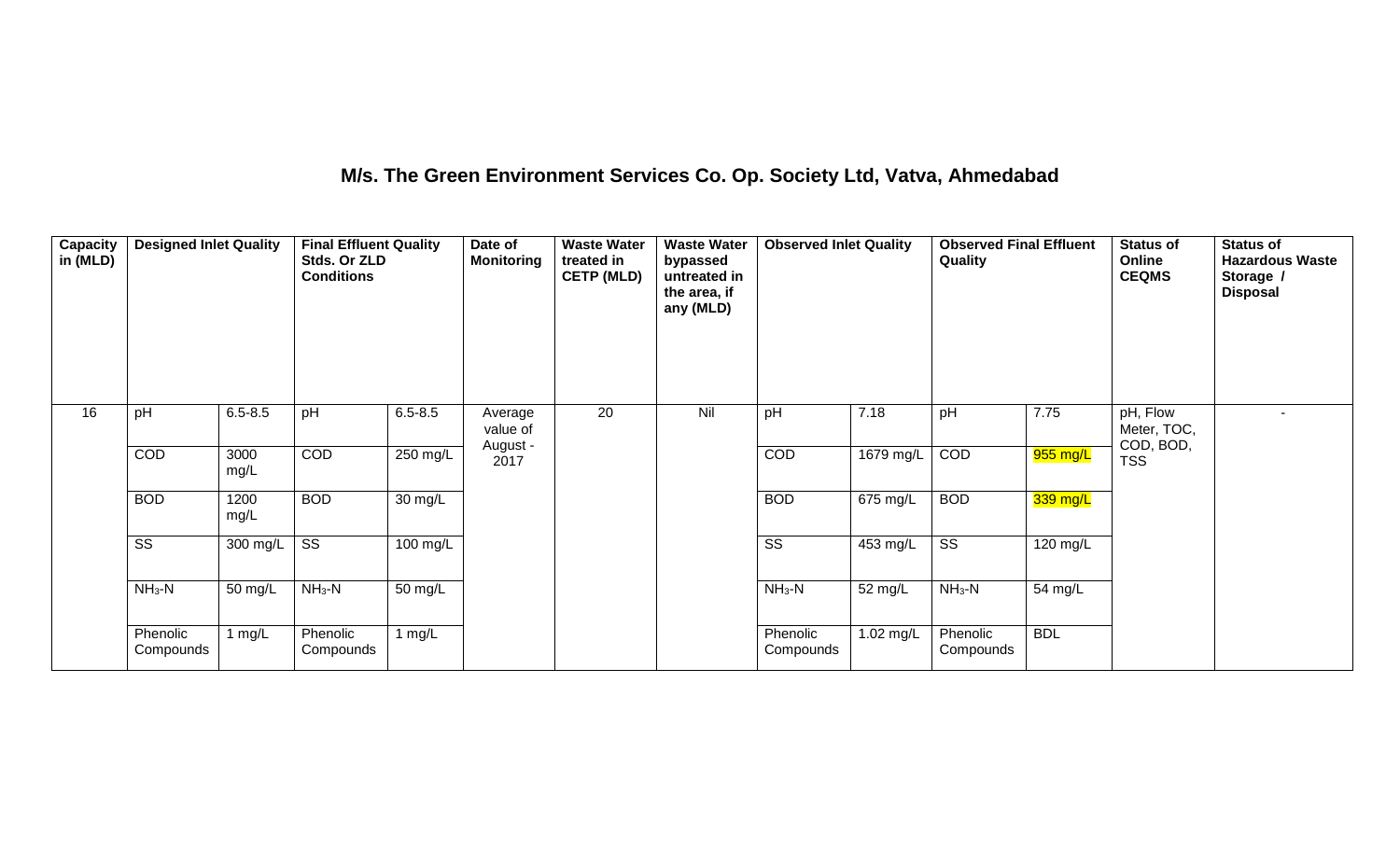## **M/s. Odhav Enviro Project Ltd., Odhav, Ahmedabad**

| <b>Capacity</b><br>in (MLD) | <b>Designed Inlet Quality</b> |              | <b>Final Effluent Quality</b><br>Stds. Or ZLD<br><b>Conditions</b> |                    | Date of<br><b>Monitoring</b> | <b>Waste Water</b><br>treated in<br><b>CETP (MLD)</b> | <b>Waste Water</b><br>bypassed<br>untreated in<br>the area, if<br>any (MLD) | <b>Observed Inlet Quality</b> |             | <b>Observed Final Effluent</b><br>Quality |             | <b>Status of</b><br>Online<br><b>CEQMS</b>   | <b>Status of</b><br><b>Hazardous Waste</b><br>Storage /<br><b>Disposal</b> |
|-----------------------------|-------------------------------|--------------|--------------------------------------------------------------------|--------------------|------------------------------|-------------------------------------------------------|-----------------------------------------------------------------------------|-------------------------------|-------------|-------------------------------------------|-------------|----------------------------------------------|----------------------------------------------------------------------------|
| 1.6                         | pH                            | $6.5 - 8.5$  | pH                                                                 | $6.5 - 8.5$        | Average<br>value of          | 1.00                                                  | Nil                                                                         | pH                            | 7.43        | pH                                        | 7.11        | Flow meter at<br>inlet & outlet,<br>COD, pH, | Storage $-72$ MT                                                           |
|                             | COD                           | 3000<br>mg/L | <b>COD</b>                                                         | 250 mg/L           | August -<br>2017             |                                                       |                                                                             | <b>COD</b>                    | 672 mg/L    | COD                                       | 196 mg/L    | TSS, BOD                                     |                                                                            |
|                             | <b>BOD</b>                    | 1200<br>mg/L | <b>BOD</b>                                                         | 30 mg/L            |                              |                                                       |                                                                             | <b>BOD</b>                    | $286$ mg/L  | <b>BOD</b>                                | 48 mg/L     |                                              |                                                                            |
|                             | $\overline{\text{ss}}$        | 300 mg/L     | $\overline{\text{SS}}$                                             | $100 \text{ mg/L}$ |                              |                                                       |                                                                             | $\overline{\text{SS}}$        | 20 mg/L     | $\overline{\text{SS}}$                    | 38 mg/L     |                                              |                                                                            |
|                             | $NH3-N$                       | 50 mg/L      | $NH3-N$                                                            | 50 mg/L            |                              |                                                       |                                                                             | $NH3-N$                       | 7 mg/L      | $NH3-N$                                   | 14 mg/L     |                                              |                                                                            |
|                             | Phenolic<br>Compounds         | 1 $mg/L$     | Phenolic<br>Compounds                                              | 1 $mg/L$           |                              |                                                       |                                                                             | Phenolic<br>Compounds         | $0.46$ mg/L | Phenolic<br>Compounds                     | $0.87$ mg/L |                                              |                                                                            |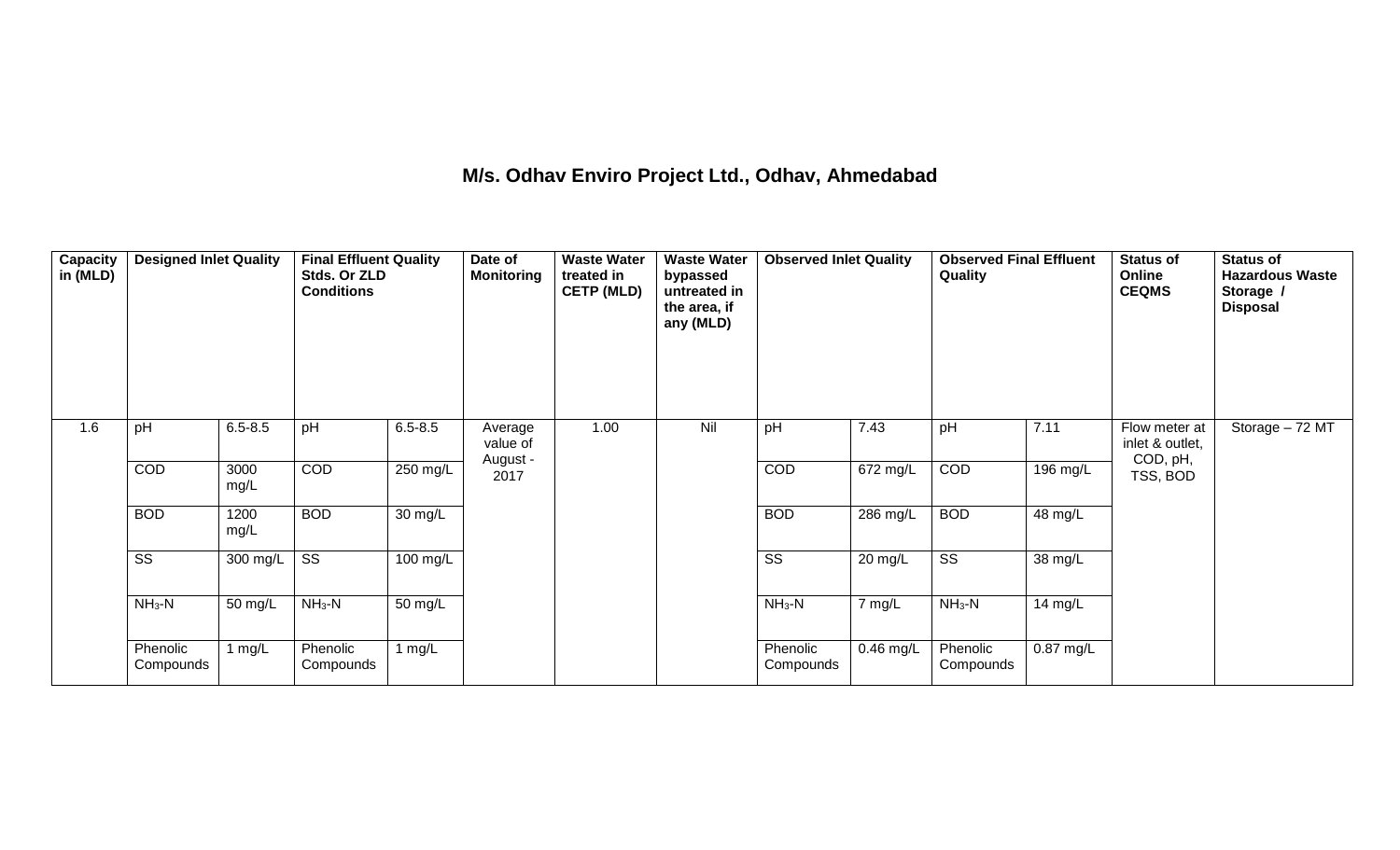#### **M/s. Odhav Green Enviro Project Association, Odhav, Ahmedabad**

| Capacity<br>in (MLD) | <b>Designed Inlet Quality</b> |              | <b>Final Effluent Quality</b><br>Stds. Or ZLD<br><b>Conditions</b> |             | Date of<br><b>Monitoring</b>    | <b>Waste Water</b><br>treated in<br><b>CETP (MLD)</b> | <b>Waste Water</b><br>bypassed<br>untreated in<br>the area, if<br>any (MLD) | <b>Observed Inlet Quality</b> |                          | <b>Observed Final Effluent</b><br>Quality |                      | <b>Status of</b><br>Online<br><b>CEQMS</b> | <b>Status of</b><br><b>Hazardous Waste</b><br>Storage /<br><b>Disposal</b> |
|----------------------|-------------------------------|--------------|--------------------------------------------------------------------|-------------|---------------------------------|-------------------------------------------------------|-----------------------------------------------------------------------------|-------------------------------|--------------------------|-------------------------------------------|----------------------|--------------------------------------------|----------------------------------------------------------------------------|
| 1.00                 | pH                            | $6.5 - 8.5$  | pH                                                                 | $6.5 - 8.5$ | Average<br>value of<br>August - | 0.60                                                  | Nil                                                                         | pH                            | $\blacksquare$           | pH                                        | 7.69                 |                                            | $\sim$                                                                     |
|                      | COD                           | 3000<br>mg/L | COD                                                                | 250 mg/L    | 2017                            |                                                       |                                                                             | <b>COD</b>                    | $\blacksquare$           | COD                                       | 310 mg/L             |                                            |                                                                            |
|                      | <b>BOD</b>                    | 1200<br>mg/L | <b>BOD</b>                                                         | 30 mg/L     |                                 |                                                       |                                                                             | <b>BOD</b>                    | $\overline{\phantom{a}}$ | <b>BOD</b>                                | $125 \text{ mg/L}$   |                                            |                                                                            |
|                      | $\overline{\text{ss}}$        | 300 mg/L     | $\overline{\text{SS}}$                                             | 100 mg/L    |                                 |                                                       |                                                                             | $\overline{\text{ss}}$        | $\blacksquare$           | $\overline{\text{ss}}$                    | $\overline{60}$ mg/L |                                            |                                                                            |
|                      | $NH3-N$                       | 50 mg/L      | $NH_3-N$                                                           | 50 mg/L     |                                 |                                                       |                                                                             | $NH_3-N$                      | $\blacksquare$           | $NH_3-N$                                  | 25 mg/L              |                                            |                                                                            |
|                      | Phenolic<br>Compounds         | 1 mg/L       | Phenolic<br>Compounds                                              | 1 $mg/L$    |                                 |                                                       |                                                                             | Phenolic<br>Compounds         |                          | Phenolic<br>Compounds                     | <b>BDL</b>           |                                            |                                                                            |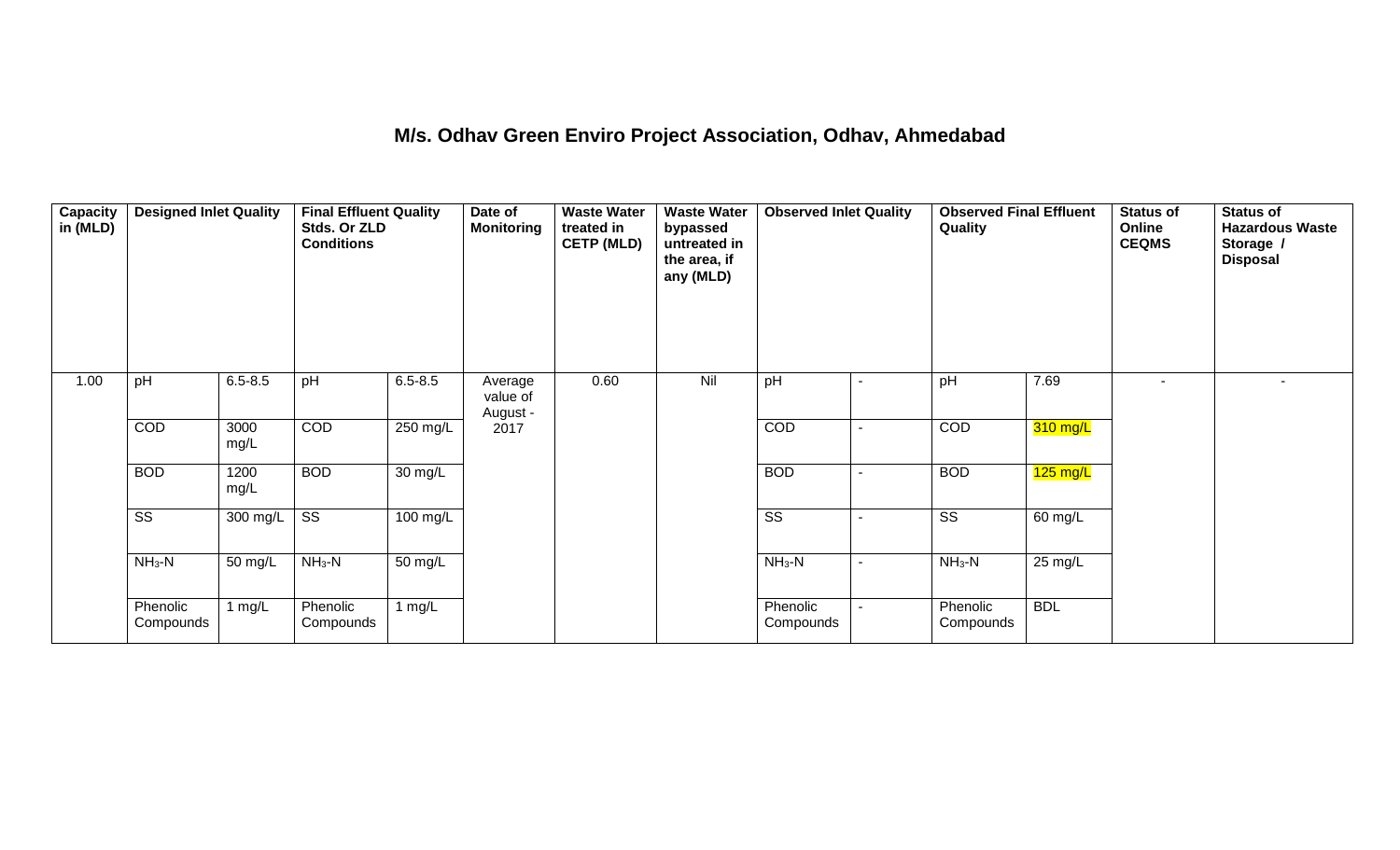#### **M/s. Narol Dyestuff Enviro Society., Narol, Ahmedabad**

| Capacity<br>in (MLD) | <b>Designed Inlet Quality</b> |              | <b>Final Effluent Quality</b><br>Stds. Or ZLD<br><b>Conditions</b> |                    | Date of<br><b>Monitoring</b> | <b>Waste Water</b><br>treated in<br><b>CETP (MLD)</b> | <b>Waste Water</b><br>bypassed<br>untreated in<br>the area, if<br>any (MLD) | <b>Observed Inlet Quality</b> |                | <b>Observed Final Effluent</b><br>Quality |            | <b>Status of</b><br>Online<br><b>CEQMS</b> | <b>Status of</b><br><b>Hazardous Waste</b><br>Storage /<br><b>Disposal</b> |
|----------------------|-------------------------------|--------------|--------------------------------------------------------------------|--------------------|------------------------------|-------------------------------------------------------|-----------------------------------------------------------------------------|-------------------------------|----------------|-------------------------------------------|------------|--------------------------------------------|----------------------------------------------------------------------------|
| 0.10                 | pH                            | $6.5 - 8.5$  | pH                                                                 | $6.5 - 8.5$        | Average<br>value of          | 0.015                                                 | Nil                                                                         | pH                            | $\blacksquare$ | pH                                        | 7.73       | $\sim$                                     | Storage - 5 MT<br>Disposal - 15 MT                                         |
|                      | COD                           | 3000<br>mg/L | COD                                                                | $250 \text{ mg/L}$ | August -<br>2017             |                                                       |                                                                             | COD                           |                | COD                                       | 900 mg/L   |                                            |                                                                            |
|                      | <b>BOD</b>                    | 1200<br>mg/L | <b>BOD</b>                                                         | 30 mg/L            |                              |                                                       |                                                                             | <b>BOD</b>                    | $\blacksquare$ | <b>BOD</b>                                | $253$ mg/L |                                            |                                                                            |
|                      | $\overline{\text{ss}}$        | 300 mg/L     | $\overline{\text{ss}}$                                             | $100 \text{ mg/L}$ |                              |                                                       |                                                                             | $\overline{\text{ss}}$        |                | $\overline{\text{ss}}$                    | 112 mg/L   |                                            |                                                                            |
|                      | $NH3-N$                       | 50 mg/L      | $NH3-N$                                                            | 50 mg/L            |                              |                                                       |                                                                             | $NH3-N$                       |                | $NH3-N$                                   | 19 mg/L    |                                            |                                                                            |
|                      | Phenolic<br>Compounds         | 1 $mg/L$     | Phenolic<br>Compounds                                              | 1 $mg/L$           |                              |                                                       |                                                                             | Phenolic<br>Compounds         |                | Phenolic<br>Compounds                     | <b>BDL</b> |                                            |                                                                            |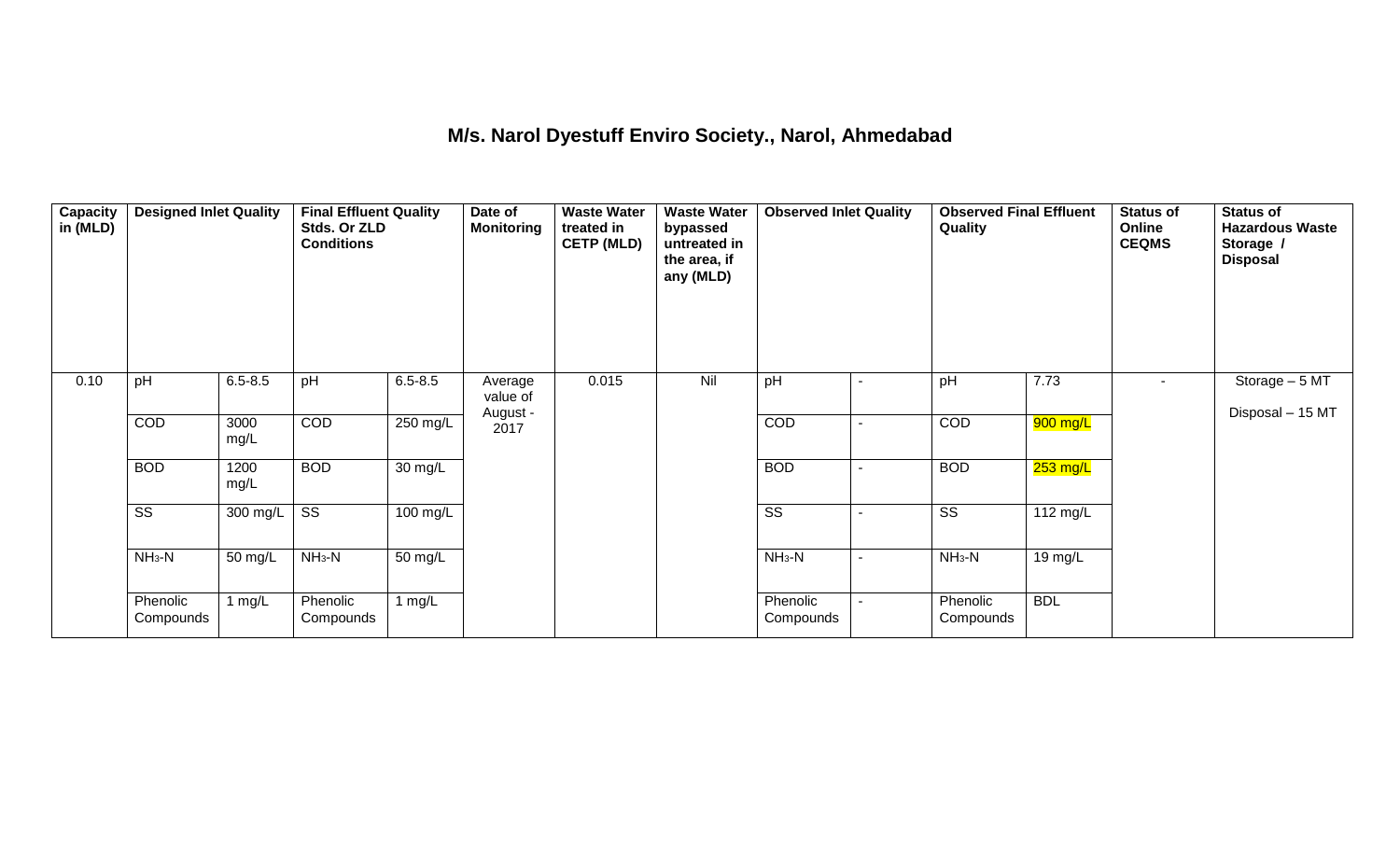# **M/s. Gujarat Vepari Maha Mandal Sahkari Udhyogik Vasahat Ltd, Ahmedabad**

| Capacity<br>in (MLD) | <b>Designed Inlet Quality</b> |              | <b>Final Effluent Quality</b><br>Stds. Or ZLD<br><b>Conditions</b> |                      | Date of<br><b>Monitoring</b> | <b>Waste Water</b><br>treated in<br><b>CETP (MLD)</b> | <b>Waste Water</b><br>bypassed<br>untreated in<br>the area, if<br>any (MLD) | <b>Observed Inlet Quality</b> |               | <b>Observed Final Effluent</b><br>Quality |            | <b>Status of</b><br>Online<br><b>CEQMS</b> | <b>Status of</b><br><b>Hazardous Waste</b><br>Storage /<br><b>Disposal</b> |
|----------------------|-------------------------------|--------------|--------------------------------------------------------------------|----------------------|------------------------------|-------------------------------------------------------|-----------------------------------------------------------------------------|-------------------------------|---------------|-------------------------------------------|------------|--------------------------------------------|----------------------------------------------------------------------------|
| 1.00                 | pH                            | $6.5 - 8.5$  | pH                                                                 | $6.5 - 8.5$          | Average<br>value of          | 0.60                                                  | Nil                                                                         | pH                            | 4.44          | pH                                        | 6.56       | Flow Meter                                 | Storage - 80 MT                                                            |
|                      | COD                           | 3000<br>mg/L | COD                                                                | 250 mg/L             | August -<br>2017             |                                                       |                                                                             | COD                           | 2924 mg/L     | COD                                       | 140 mg/L   |                                            |                                                                            |
|                      | <b>BOD</b>                    | 1200<br>mg/L | <b>BOD</b>                                                         | $\overline{30}$ mg/L |                              |                                                       |                                                                             | <b>BOD</b>                    | $1374$ mg/L   | <b>BOD</b>                                | 43 mg/L    |                                            |                                                                            |
|                      | $\overline{\text{ss}}$        | 300 mg/L     | $\overline{\text{SS}}$                                             | 100 mg/L             |                              |                                                       |                                                                             | $\overline{\text{SS}}$        | 22290<br>mg/L | $\overline{\text{ss}}$                    | 116 mg/L   |                                            |                                                                            |
|                      | $NH3-N$                       | 50 mg/L      | $NH3-N$                                                            | 50 mg/L              |                              |                                                       |                                                                             | $NH3-N$                       | 85 mg/L       | $NH3-N$                                   | 81 mg/L    |                                            |                                                                            |
|                      | Phenolic<br>Compounds         | mg/L         | Phenolic<br>Compounds                                              | 1 $mg/L$             |                              |                                                       |                                                                             | Phenolic<br>Compounds         | <b>BDL</b>    | Phenolic<br>Compounds                     | <b>BDL</b> |                                            |                                                                            |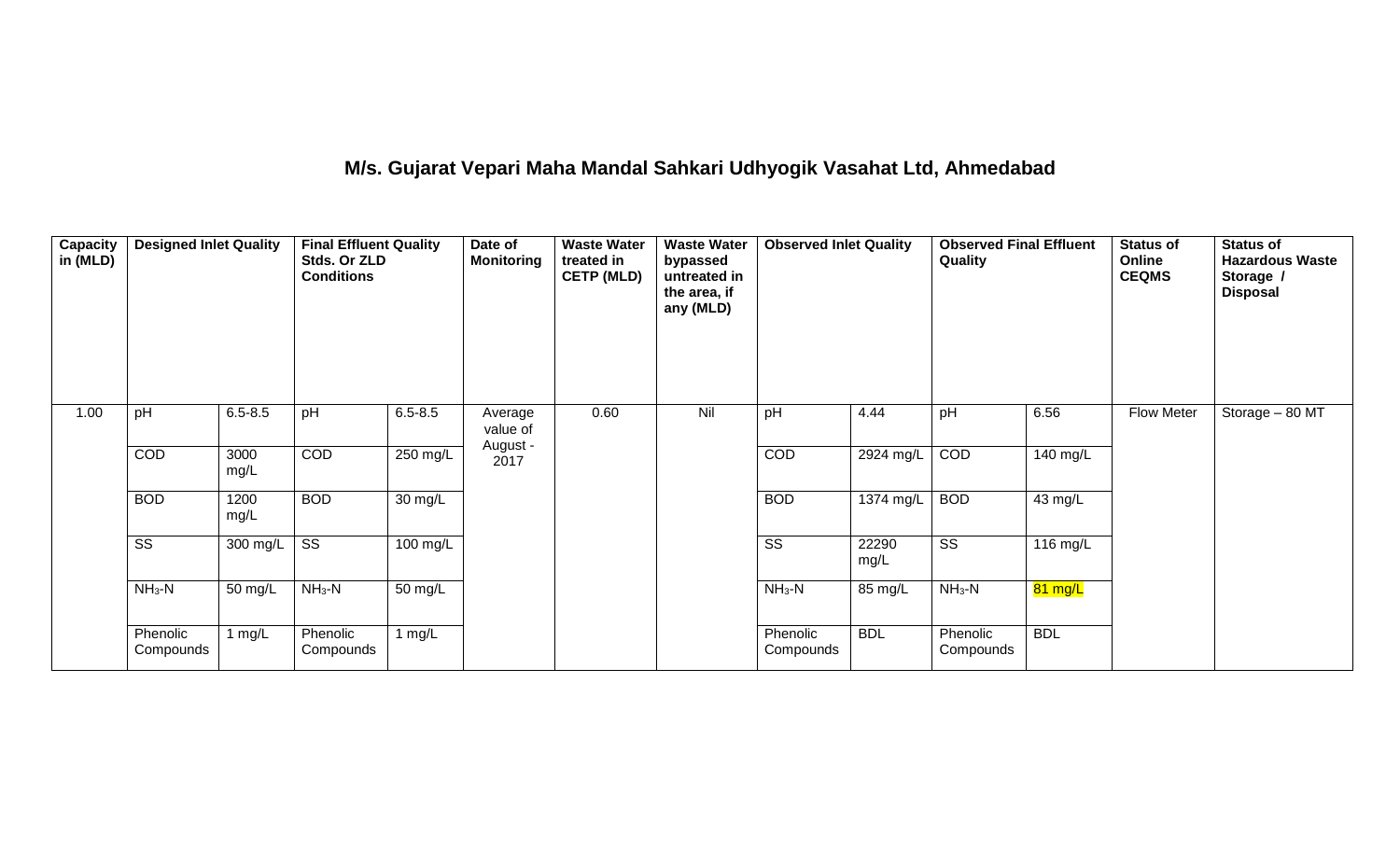## **M/s. Kalol GIDC Industries Association, Kadi, Gandhinagar**

| <b>Capacity</b><br>in (MLD) | <b>Designed Inlet Quality</b> |                       | <b>Final Effluent Quality</b><br>Stds. Or ZLD<br><b>Conditions</b> |            | Date of<br><b>Monitoring</b> | <b>Waste Water</b><br>treated in<br><b>CETP (MLD)</b> | <b>Waste Water</b><br>bypassed<br>untreated in<br>the area, if<br>any (MLD) | <b>Observed Inlet Quality</b> |           | <b>Observed Final Effluent</b><br>Quality |                     | <b>Status of</b><br>Online<br><b>CEQMS</b> | Status of<br><b>Hazardous Waste</b><br>Storage /<br><b>Disposal</b> |
|-----------------------------|-------------------------------|-----------------------|--------------------------------------------------------------------|------------|------------------------------|-------------------------------------------------------|-----------------------------------------------------------------------------|-------------------------------|-----------|-------------------------------------------|---------------------|--------------------------------------------|---------------------------------------------------------------------|
| 0.40                        | pH                            | $6.5 \text{ to } 8.5$ | pH                                                                 | 6.5 to 8.5 | Average<br>value of          | 0.35                                                  | Nil                                                                         | pH                            | 7.22      | pH                                        | 6.66                | pH meter,<br>flow meter,<br>TOC meter      | Storage - 20 MT                                                     |
|                             | COD                           | 2500<br>mg/L          | COD                                                                | 250 mg/L   | August -<br>2017             |                                                       |                                                                             | COD                           | 1851 mg/L | COD                                       | $1511 \text{ mg/L}$ |                                            |                                                                     |
|                             | <b>BOD</b>                    | 1000<br>mg/L          | <b>BOD</b>                                                         | 100 mg/L   |                              |                                                       |                                                                             | <b>BOD</b>                    | 974 mg/L  | <b>BOD</b>                                | 366 mg/L            |                                            |                                                                     |
|                             | SS                            |                       | SS                                                                 | 100 mg/L   |                              |                                                       |                                                                             | SS                            | 488 mg/L  | SS                                        | $162$ mg/L          |                                            |                                                                     |
|                             | $NH3-N$                       | 50 mg/L               | $NH3-N$                                                            | 50 mg/L    |                              |                                                       |                                                                             | $NH3-N$                       | 40 mg/L   | $NH3-N$                                   | $17 \text{ mg/L}$   |                                            |                                                                     |
|                             | Phenolic<br>Compounds         |                       | Phenolic<br>Compounds                                              | 1 $mg/L$   |                              |                                                       |                                                                             | Phenolic<br>Compounds         | 8.61      | Phenolic<br>Compounds                     | <b>BDL</b>          |                                            |                                                                     |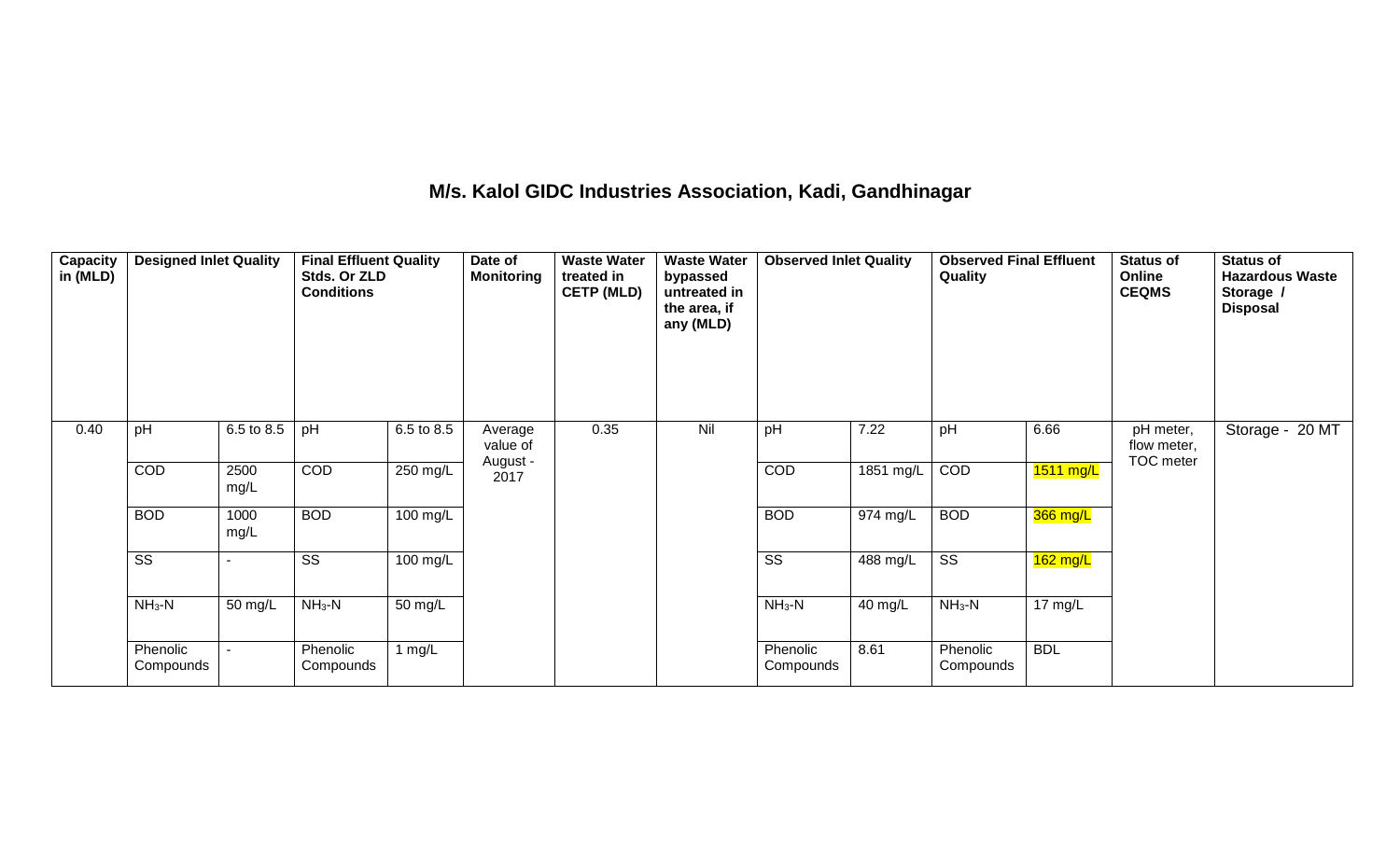## **M/s. Zydus Infrastructure Pvt. Ltd, Changodar, Ahmedabad**

| Capacity<br>in (MLD) | <b>Designed Inlet Quality</b>        |            | <b>Final Effluent Quality</b><br>Stds. Or ZLD<br><b>Conditions</b> |                                | Date of<br><b>Monitoring</b> | <b>Waste Water</b><br>treated in<br><b>CETP (MLD)</b> | <b>Waste Water</b><br>bypassed<br>untreated in<br>the area, if<br>any (MLD) | <b>Observed Inlet Quality</b>        |                | <b>Observed Final Effluent</b><br>Quality |            | <b>Status of</b><br>Online<br><b>CEQMS</b> | <b>Status of</b><br><b>Hazardous Waste</b><br>Storage /<br><b>Disposal</b> |
|----------------------|--------------------------------------|------------|--------------------------------------------------------------------|--------------------------------|------------------------------|-------------------------------------------------------|-----------------------------------------------------------------------------|--------------------------------------|----------------|-------------------------------------------|------------|--------------------------------------------|----------------------------------------------------------------------------|
| 1.5                  | pH                                   | $6 - 8$    | pH                                                                 | No outlet<br>norms             | Average<br>value of          | 1.3                                                   | Nil                                                                         | pH                                   | $\blacksquare$ | pH                                        | 6.60       | pH, TOC<br>meter                           | Storage - 25 MT                                                            |
|                      | <b>COD</b>                           | 850 mg/L   | COD                                                                | are<br>prescribe<br>d as it is | August -<br>2017             |                                                       |                                                                             | <b>COD</b>                           | Ξ.             | COD                                       | 6 mg/L     |                                            |                                                                            |
|                      | BOD(3)<br>days at<br>$27^{\circ}C$ ) | 400 mg/L   | BOD(3)<br>days at<br>$27^{\circ}C$ )                               | a ZLD<br>based<br>CETP by      |                              |                                                       |                                                                             | BOD(3)<br>days at<br>$27^{\circ}C$ ) |                | BOD(3)<br>days at<br>$27^{\circ}C$ )      | $2$ mg/L   |                                            |                                                                            |
|                      | $\overline{\text{ss}}$               | 300 mg/L   | SS                                                                 | the<br>means of<br><b>MEE</b>  |                              |                                                       |                                                                             | $\overline{\text{ss}}$               | ٠              | $\overline{\text{SS}}$                    | 4 mg/L     |                                            |                                                                            |
|                      | $NH_3-N$                             | <10 mg/L   | $NH3-N$                                                            |                                |                              |                                                       |                                                                             | $NH_3-N$                             | ٠              | $NH3-N$                                   | 3 mg/L     |                                            |                                                                            |
|                      | Phenolic<br>Compounds                | $<$ 3 mg/L | Phenolic<br>Compounds                                              |                                |                              |                                                       |                                                                             | Phenolic<br>Compounds                |                | Phenolic<br>Compounds                     | <b>BDL</b> |                                            |                                                                            |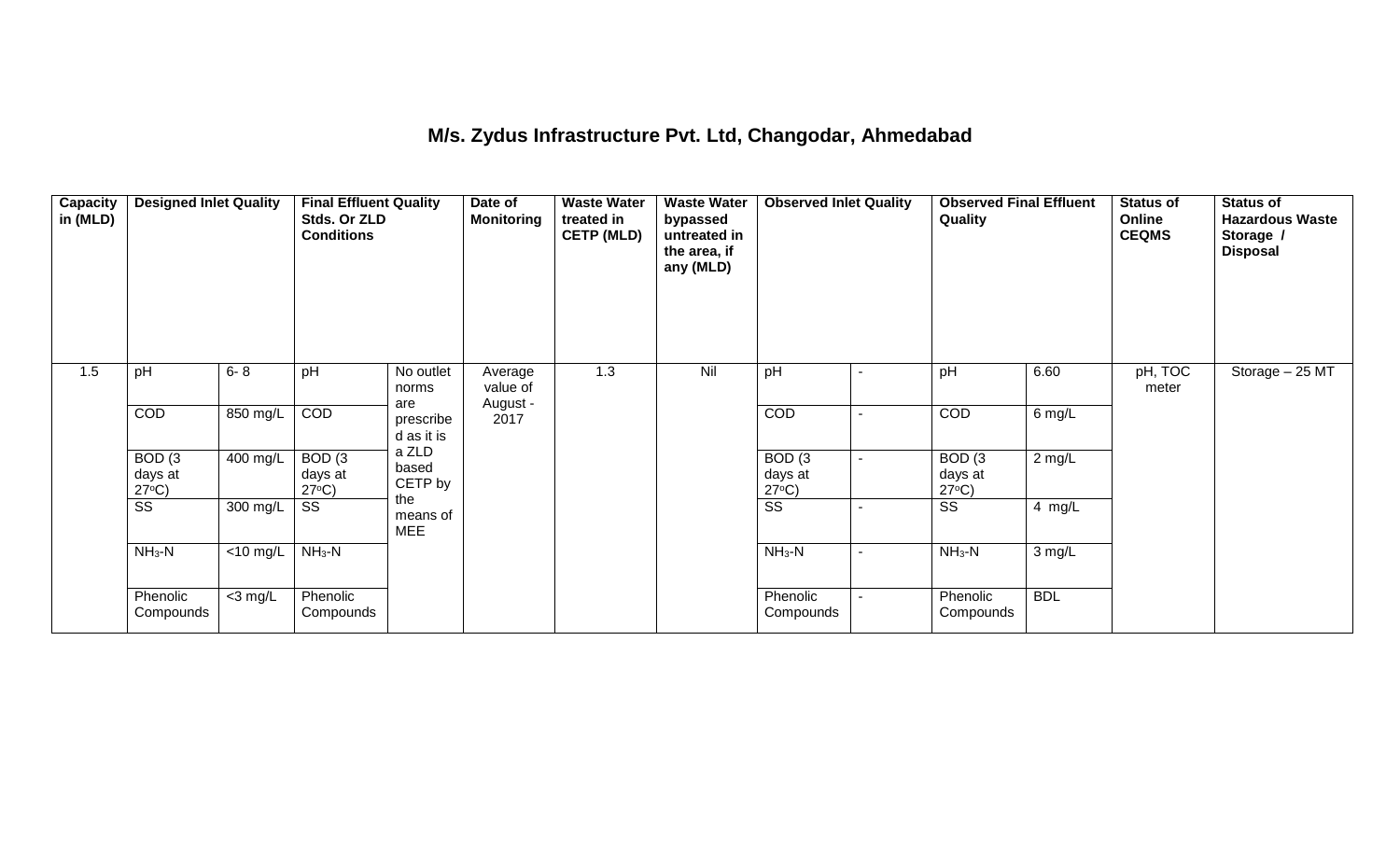## **M/s. Tata Motors Ltd, Vendors Park, Sanand, Ahmedabad**

| Capacity<br>in (MLD) | <b>Designed Inlet Quality</b> |                       | <b>Final Effluent Quality</b><br>Stds. Or ZLD<br><b>Conditions</b> |                      | Date of<br><b>Monitoring</b> | <b>Waste Water</b><br>treated in<br><b>CETP (MLD)</b> | <b>Waste Water</b><br>bypassed<br>untreated in<br>the area, if<br>any (MLD) | <b>Observed Inlet Quality</b> |                          | <b>Observed Final Effluent</b><br>Quality |                   | <b>Status of</b><br><b>Online</b><br><b>CEQMS</b> | <b>Status of</b><br><b>Hazardous Waste</b><br>Storage /<br><b>Disposal</b> |
|----------------------|-------------------------------|-----------------------|--------------------------------------------------------------------|----------------------|------------------------------|-------------------------------------------------------|-----------------------------------------------------------------------------|-------------------------------|--------------------------|-------------------------------------------|-------------------|---------------------------------------------------|----------------------------------------------------------------------------|
| 1.5                  | pH                            | $6 - 10.5$            | pH                                                                 | $6.5 - 8.5$          | Average<br>value of          | 0.10                                                  | Nil                                                                         | pH                            |                          | pH                                        | 8.10              | pH, DO<br>meter, TOC                              | $\sim$                                                                     |
|                      | COD                           | 900 mg/L              | COD                                                                | 100 mg/L             | August -<br>2017             |                                                       |                                                                             | COD                           |                          | COD                                       | 34 mg/L           | meter, Flow<br>meter                              |                                                                            |
|                      | <b>BOD</b>                    | 250 mg/L              | <b>BOD</b>                                                         | $\overline{30}$ mg/L |                              |                                                       |                                                                             | <b>BOD</b>                    |                          | <b>BOD</b>                                | $12 \text{ mg/L}$ |                                                   |                                                                            |
|                      | $\overline{\text{SS}}$        | 100 mg/L              | $\overline{\text{SS}}$                                             | 100 mg/L             |                              |                                                       |                                                                             | $\overline{\text{SS}}$        |                          | $\overline{\text{SS}}$                    | 8 mg/L            |                                                   |                                                                            |
|                      | $NH3-N$                       | 50 mg/L               | $NH3-N$                                                            | 50 mg/L              |                              |                                                       |                                                                             | $NH3-N$                       | $\overline{\phantom{a}}$ | $NH3-N$                                   | 4 mg/L            |                                                   |                                                                            |
|                      | Phenolic<br>Compounds         | Not<br>Applicabl<br>e | Phenolic<br>Compounds                                              | 1 $mg/L$             |                              |                                                       |                                                                             | Phenolic<br>Compounds         |                          | Phenolic<br>Compounds                     | <b>BDL</b>        |                                                   |                                                                            |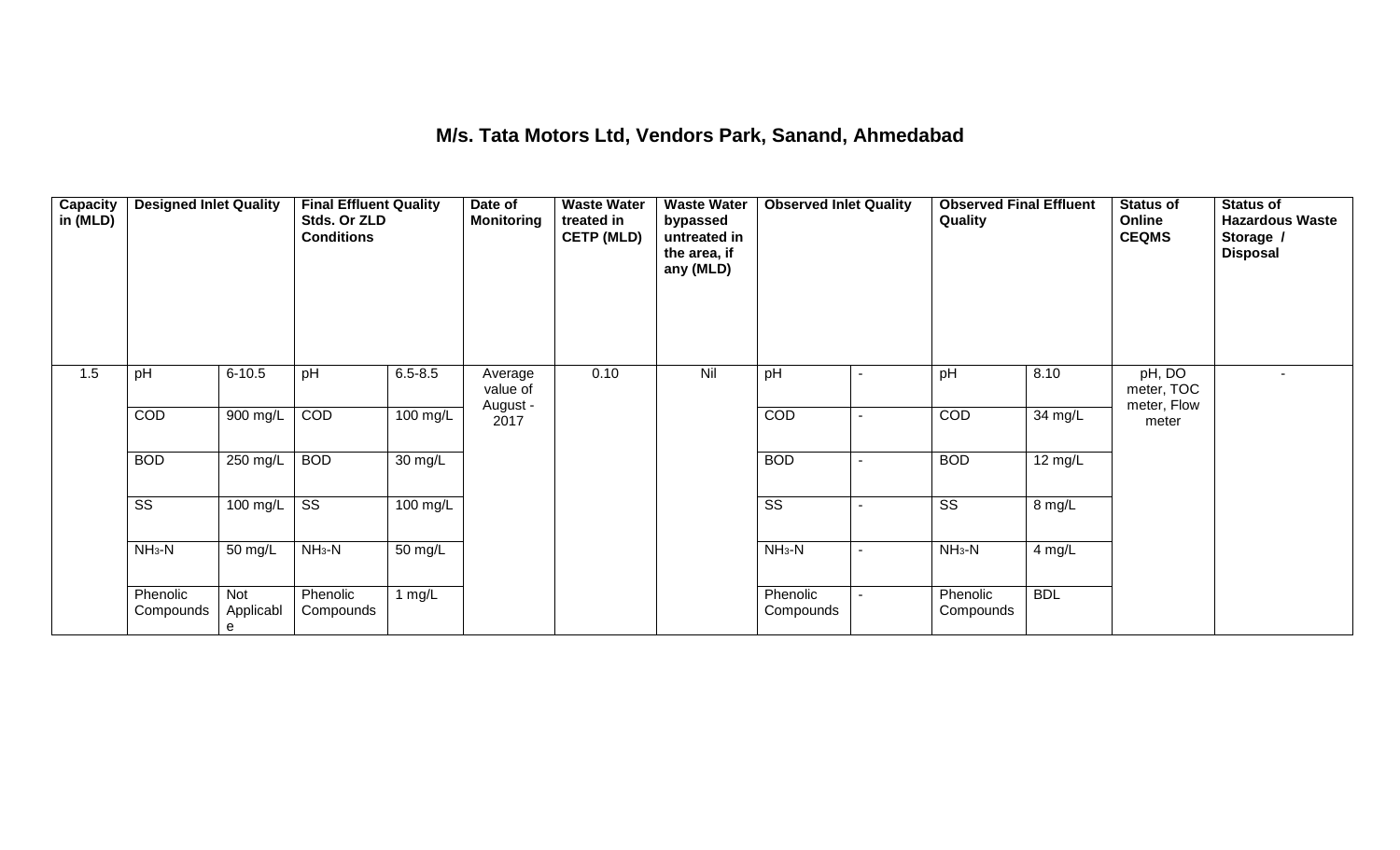## **M/s. Bavla Eco Project Ltd., Bavla, Ahmedabad**

| Capacity<br>in (MLD) | <b>Designed Inlet Quality</b> |                                 | <b>Final Effluent Quality</b><br>Stds. Or ZLD<br><b>Conditions</b> |                       | Date of<br><b>Monitoring</b> | <b>Waste Water</b><br>treated in<br><b>CETP (MLD)</b> | <b>Waste Water</b><br>bypassed<br>untreated in<br>the area, if<br>any (MLD) | <b>Observed Inlet Quality</b> |                          | <b>Observed Final Effluent</b><br>Quality |            | <b>Status of</b><br>Online<br><b>CEQMS</b> | <b>Status of</b><br><b>Hazardous Waste</b><br>Storage /<br><b>Disposal</b> |
|----------------------|-------------------------------|---------------------------------|--------------------------------------------------------------------|-----------------------|------------------------------|-------------------------------------------------------|-----------------------------------------------------------------------------|-------------------------------|--------------------------|-------------------------------------------|------------|--------------------------------------------|----------------------------------------------------------------------------|
| 1.00                 | pH                            | No CETP<br>Designed<br>Inlet    | pH                                                                 | $6.5 - 8.5$           | Average<br>value of          | 1.00                                                  | Nil                                                                         | pH                            | $\blacksquare$           | pH                                        | 8.20       | $\sim$                                     | Sludge is used as<br>Manure                                                |
|                      | COD                           | Quality<br>prescribe            | COD                                                                | $250$ mg/L            | August -<br>2017             |                                                       |                                                                             | COD                           | $\blacksquare$           | COD                                       | 47 mg/L    |                                            |                                                                            |
|                      | <b>BOD</b>                    | d as it is<br>a CETP<br>of rice | <b>BOD</b>                                                         | $100$ mg/L            |                              |                                                       |                                                                             | <b>BOD</b>                    | $\blacksquare$           | <b>BOD</b>                                | 15 mg/L    |                                            |                                                                            |
|                      | $\overline{\text{SS}}$        | mill<br>cluster                 | $\overline{\text{ss}}$                                             | $100$ mg/L            |                              |                                                       |                                                                             | $\overline{\text{ss}}$        | $\overline{\phantom{a}}$ | $\overline{\text{SS}}$                    | 4 mg/L     |                                            |                                                                            |
|                      | $NH3-N$                       |                                 | $NH3-N$                                                            | 50 mg/L               |                              |                                                       |                                                                             | $NH3-N$                       | $\sim$                   | $NH3-N$                                   | $2$ mg/L   |                                            |                                                                            |
|                      | Phenolic<br>Compounds         |                                 | Phenolic<br>Compounds                                              | Not<br>Applicabl<br>e |                              |                                                       |                                                                             | Phenolic<br>Compounds         | $\blacksquare$           | Phenolic<br>Compounds                     | <b>BDL</b> |                                            |                                                                            |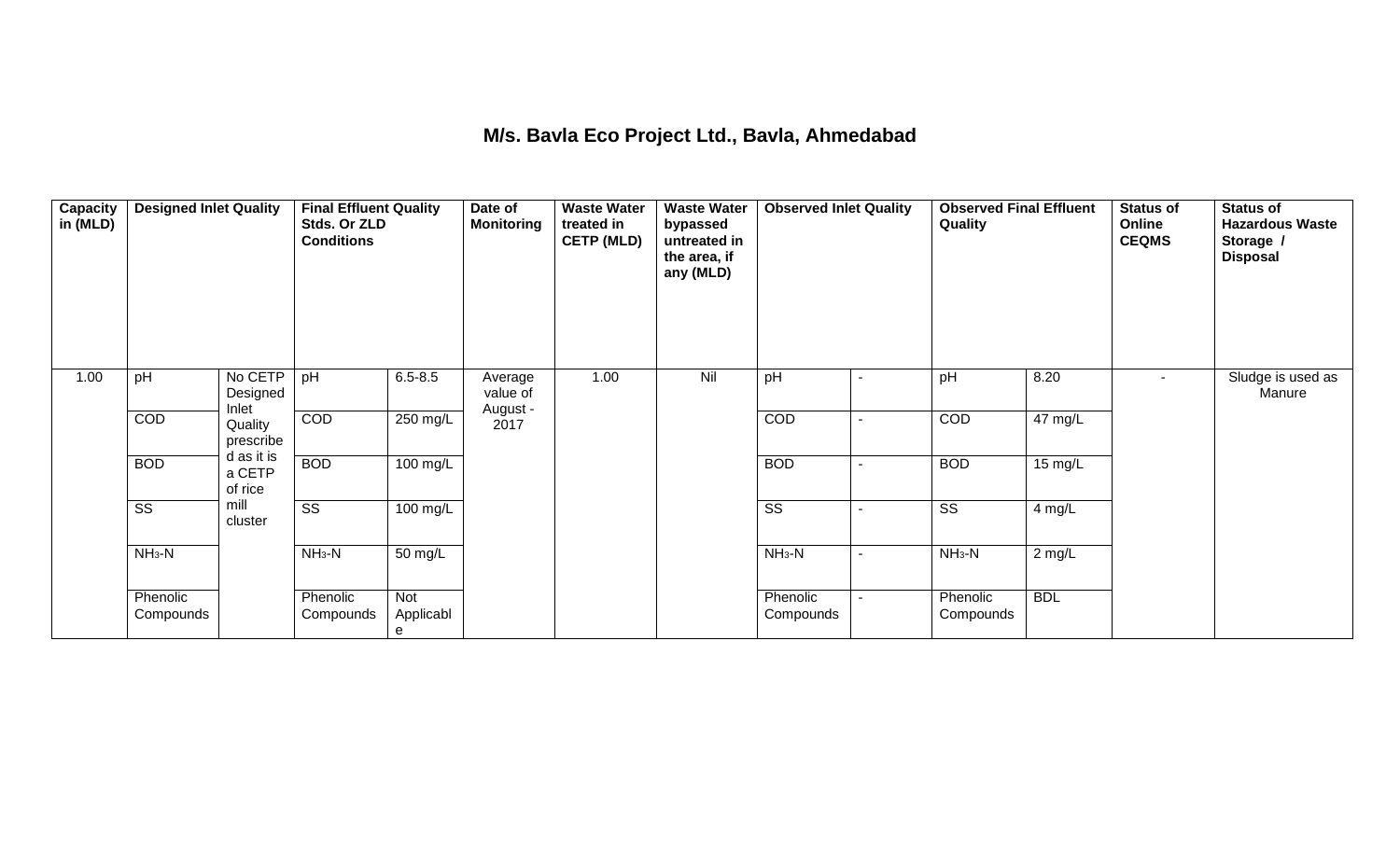## **M/s. Vinayak Jal Sudhikaran Sahakari Mandali Ltd, Bavla, Ahmedabad**

| <b>Capacity</b><br>in (MLD) | <b>Designed Inlet Quality</b> |                              | <b>Final Effluent Quality</b><br>Stds. Or ZLD<br><b>Conditions</b> |                       | Date of<br><b>Monitoring</b> | <b>Waste Water</b><br>treated in<br><b>CETP (MLD)</b> | <b>Waste Water</b><br>bypassed<br>untreated in<br>the area, if<br>any (MLD) | <b>Observed Inlet Quality</b> |                | <b>Observed Final Effluent</b><br>Quality |            | <b>Status of</b><br>Online<br><b>CEQMS</b> | <b>Status of</b><br><b>Hazardous Waste</b><br>Storage /<br><b>Disposal</b> |
|-----------------------------|-------------------------------|------------------------------|--------------------------------------------------------------------|-----------------------|------------------------------|-------------------------------------------------------|-----------------------------------------------------------------------------|-------------------------------|----------------|-------------------------------------------|------------|--------------------------------------------|----------------------------------------------------------------------------|
| 1.50                        | pH                            | No CETP<br>Designed<br>Inlet | pH                                                                 | $6.5 - 8.5$           | Average<br>value of          | 1.50                                                  | Nil                                                                         | pH                            | $\blacksquare$ | pH                                        | 7.97       | $\sim$                                     | Sludge is used as<br>Manure                                                |
|                             | COD                           | Quality<br>prescribe         | COD                                                                | 250mg/L               | August -<br>2017             |                                                       |                                                                             | COD                           | ٠              | COD                                       | $304$ mg/L |                                            |                                                                            |
|                             | <b>BOD</b>                    | d as it is<br>the<br>CETP of | <b>BOD</b>                                                         | 100 mg/L              |                              |                                                       |                                                                             | <b>BOD</b>                    | $\blacksquare$ | <b>BOD</b>                                | 101 mg/L   |                                            |                                                                            |
|                             | $\overline{\text{SS}}$        | <b>Rice Mills</b>            | $\overline{\text{ss}}$                                             | $100 \text{ mg/L}$    |                              |                                                       |                                                                             | $\overline{\text{SS}}$        | $\blacksquare$ | $\overline{\text{SS}}$                    | 110 mg/L   |                                            |                                                                            |
|                             | $NH3-N$                       |                              | $NH3-N$                                                            | 50 mg/L               |                              |                                                       |                                                                             | $NH3-N$                       | $\blacksquare$ | $NH3-N$                                   | 40 mg/L    |                                            |                                                                            |
|                             | Phenolic<br>Compounds         |                              | Phenolic<br>Compounds                                              | Not<br>Applicabl<br>е |                              |                                                       |                                                                             | Phenolic<br>Compounds         |                | Phenolic<br>Compounds                     | <b>BDL</b> |                                            |                                                                            |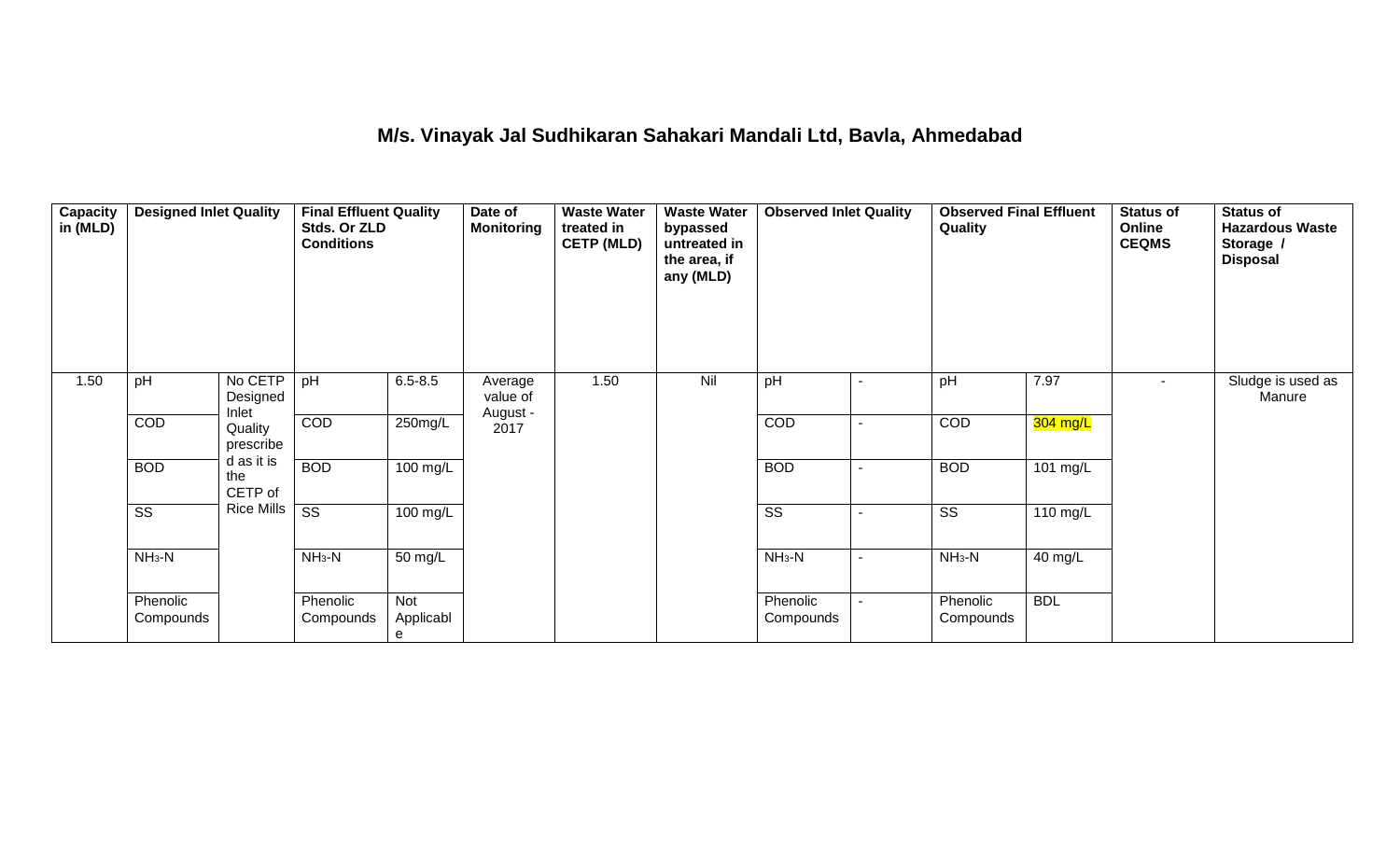## **M/s. Jay Khodiyar Enviro -Technologies Pvt. Ltd., Rajkot**

| Capacity<br>in (MLD) | <b>Designed Inlet Quality</b> |                 | <b>Final Effluent Quality</b><br>Stds. Or ZLD<br><b>Conditions</b> |                      | Date of<br><b>Monitoring</b> | <b>Waste Water</b><br>treated in<br><b>CETP (MLD)</b> | <b>Waste Water</b><br>bypassed<br>untreated in<br>the area, if<br>any (MLD) | <b>Observed Inlet Quality</b> |                   | Quality                |             | <b>Status of</b><br>Online<br><b>CEQMS</b> | <b>Status of</b><br><b>Hazardous Waste</b><br>Storage /<br><b>Disposal</b> |
|----------------------|-------------------------------|-----------------|--------------------------------------------------------------------|----------------------|------------------------------|-------------------------------------------------------|-----------------------------------------------------------------------------|-------------------------------|-------------------|------------------------|-------------|--------------------------------------------|----------------------------------------------------------------------------|
| 0.025                | pH                            | Not<br>Furnishe | pH                                                                 | 6.5 to 8.5           | Average<br>value of          | 0.007                                                 | Nil                                                                         | pH                            | 1.44              | pH                     | 7.49        | $\sim$                                     | Storage $-500$ kg                                                          |
|                      | <b>COD</b>                    |                 | COD                                                                | 250 mg/L             | August -<br>2017             |                                                       |                                                                             | COD                           | 26 mg/L           | COD                    | 8 mg/L      |                                            | Disposal - 10 MT                                                           |
|                      | <b>BOD</b>                    |                 | <b>BOD</b>                                                         | $\overline{30}$ mg/L |                              |                                                       |                                                                             | <b>BOD</b>                    | $6$ mg/L          | <b>BOD</b>             | $2$ mg/L    |                                            |                                                                            |
|                      | $\overline{\text{SS}}$        |                 | $\overline{\text{SS}}$                                             | 100 mg/L             |                              |                                                       |                                                                             | $\overline{\text{ss}}$        | 30 mg/L           | $\overline{\text{ss}}$ | 20 mg/L     |                                            |                                                                            |
|                      | $NH3-N$                       |                 | $NH3-N$                                                            | $\overline{50}$ mg/L |                              |                                                       |                                                                             | $NH3-N$                       | $17 \text{ mg/L}$ | $NH3-N$                | $0.56$ mg/L |                                            |                                                                            |
|                      | Phenolic<br>Compounds         |                 | Phenolic<br>Compounds                                              | 1 $mg/L$             |                              |                                                       |                                                                             | Phenolic<br>Compounds         | <b>BDL</b>        | Phenolic<br>Compounds  | <b>BDL</b>  |                                            |                                                                            |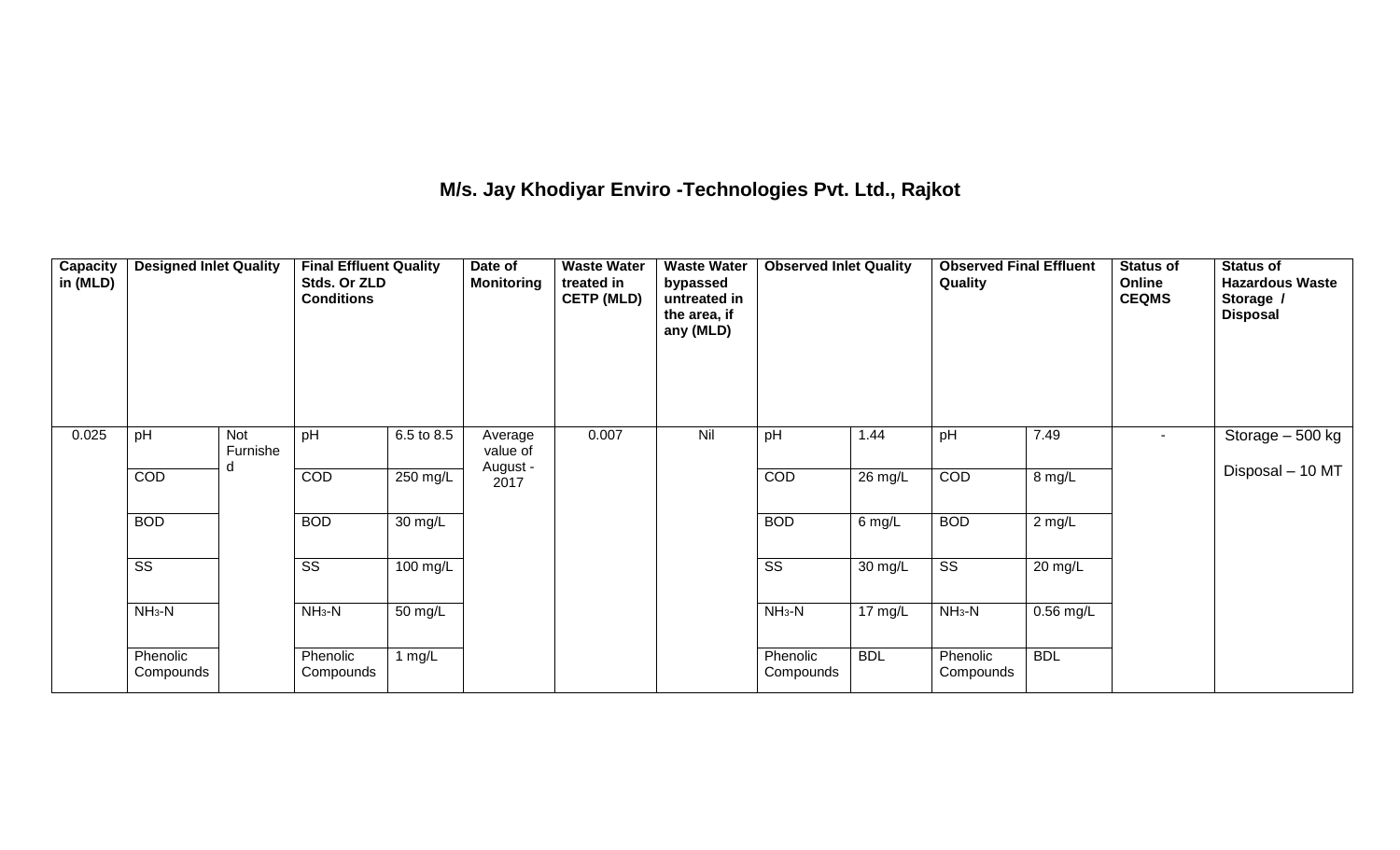## **M/s. Jetpur Dyeing & Printing Association, Jetpur, Rajkot**

| <b>Capacity</b><br>in (MLD) | <b>Designed Inlet Quality</b> |                 | <b>Final Effluent Quality</b><br>Stds. Or ZLD<br><b>Conditions</b> |                      | Date of<br><b>Monitoring</b>   | <b>Waste Water</b><br>treated in<br><b>CETP (MLD)</b> | <b>Waste Water</b><br>bypassed<br>untreated in<br>the area, if<br>any (MLD) | <b>Observed Inlet Quality</b> |  | <b>Observed Final Effluent</b><br>Quality |                | <b>Status of</b><br>Online<br><b>CEQMS</b> | <b>Status of</b><br><b>Hazardous Waste</b><br>Storage /<br><b>Disposal</b> |
|-----------------------------|-------------------------------|-----------------|--------------------------------------------------------------------|----------------------|--------------------------------|-------------------------------------------------------|-----------------------------------------------------------------------------|-------------------------------|--|-------------------------------------------|----------------|--------------------------------------------|----------------------------------------------------------------------------|
| 10.00                       | pH                            | Not<br>Furnishe | pH                                                                 | 6.5 to 8.5           | No<br>sampling in<br>the month | 7.00                                                  | Nil                                                                         | pH                            |  | pH                                        | $\blacksquare$ | pH, Flow<br>meter                          |                                                                            |
|                             | COD                           | d               | COD                                                                | 250 mg/L             | of August -<br>2017            |                                                       |                                                                             | COD                           |  | COD                                       | $\sim$         |                                            |                                                                            |
|                             | <b>BOD</b>                    |                 | <b>BOD</b>                                                         | $\overline{30}$ mg/L |                                |                                                       |                                                                             | <b>BOD</b>                    |  | <b>BOD</b>                                | $\blacksquare$ |                                            |                                                                            |
|                             | $\overline{\text{ss}}$        |                 | $\overline{\text{SS}}$                                             | 100 mg/L             |                                |                                                       |                                                                             | $\overline{\text{ss}}$        |  | $\overline{\text{ss}}$                    | $\sim$         |                                            |                                                                            |
|                             | $NH3-N$                       |                 | $NH3-N$                                                            | 50 mg/L              |                                |                                                       |                                                                             | $NH_3-N$                      |  | $NH3-N$                                   | $\blacksquare$ |                                            |                                                                            |
|                             | Phenolic<br>Compounds         |                 | Phenolic<br>Compounds                                              | 1 $mg/L$             |                                |                                                       |                                                                             | Phenolic<br>Compounds         |  | Phenolic<br>Compounds                     |                |                                            |                                                                            |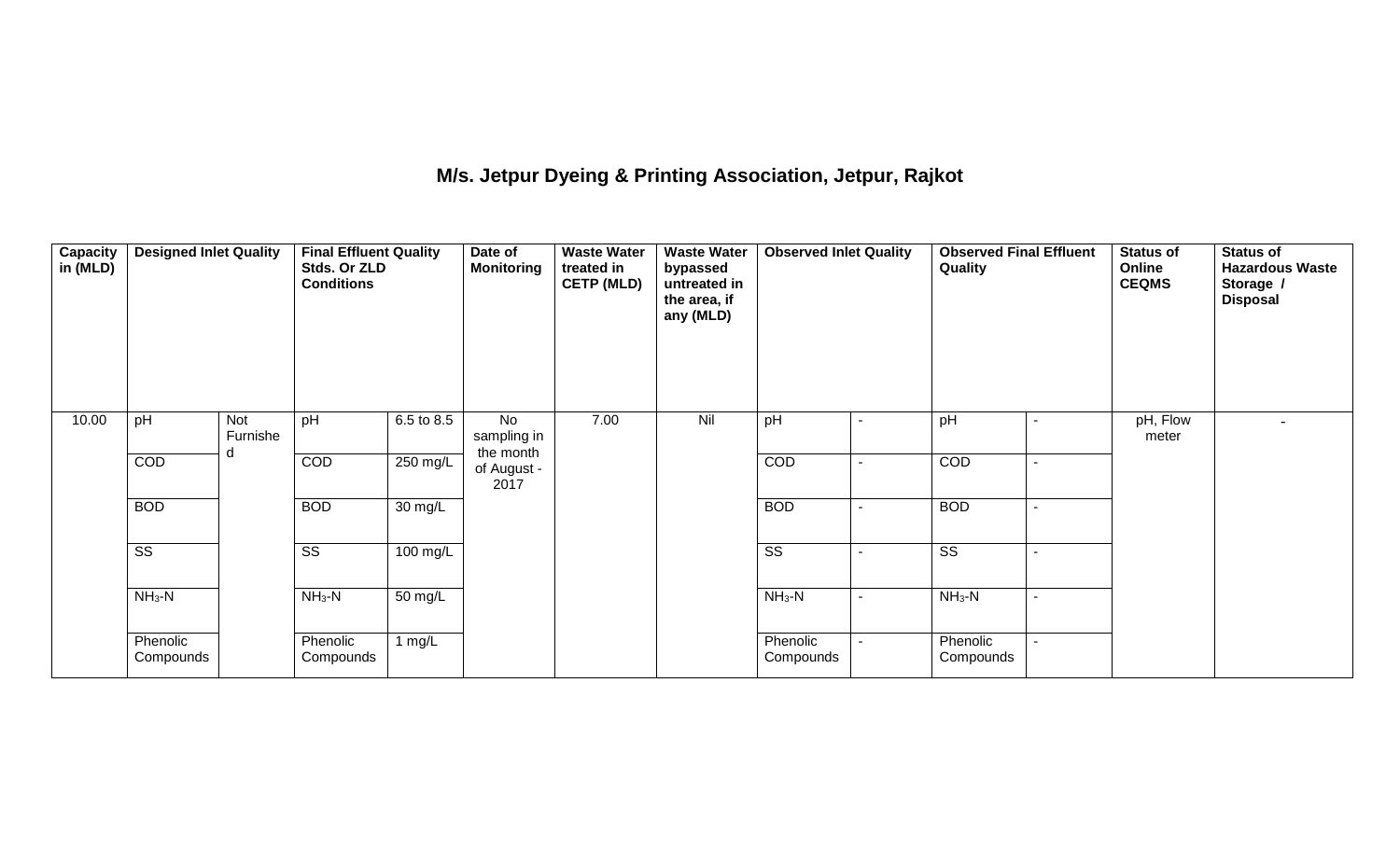## **M/s. Shri Dhareshwar GIDC Vistar Association, Dhareshwar, Rajkot**

| Capacity<br>in (MLD) | <b>Designed Inlet Quality</b> |   | <b>Final Effluent Quality</b><br>Stds. Or ZLD<br><b>Conditions</b> |                      | Date of<br><b>Monitoring</b>                      | <b>Waste Water</b><br>treated in<br><b>CETP (MLD)</b> | <b>Waste Water</b><br>bypassed<br>untreated in<br>the area, if<br>any (MLD) | <b>Observed Inlet Quality</b> |  | <b>Observed Final Effluent</b><br>Quality |  | <b>Status of</b><br>Online<br><b>CEQMS</b> | <b>Status of</b><br><b>Hazardous Waste</b><br>Storage /<br><b>Disposal</b> |
|----------------------|-------------------------------|---|--------------------------------------------------------------------|----------------------|---------------------------------------------------|-------------------------------------------------------|-----------------------------------------------------------------------------|-------------------------------|--|-------------------------------------------|--|--------------------------------------------|----------------------------------------------------------------------------|
| 0.09                 | pH                            |   | pH                                                                 | 6.5 to 8.5           | No<br>sampling<br>from inlet                      | 0.07                                                  | Nil                                                                         | pH                            |  | pH                                        |  | pH, Flow<br>Meter                          |                                                                            |
|                      | COD                           | ۰ | COD                                                                | 250 mg/L             | and outlet in<br>the month<br>of August -<br>2017 |                                                       |                                                                             | <b>COD</b>                    |  | COD                                       |  |                                            |                                                                            |
|                      | <b>BOD</b>                    |   | <b>BOD</b>                                                         | 100 mg/L             |                                                   |                                                       |                                                                             | <b>BOD</b>                    |  | <b>BOD</b>                                |  |                                            |                                                                            |
|                      | $\overline{\text{ss}}$        |   | $\overline{\text{SS}}$                                             | 100 mg/L             |                                                   |                                                       |                                                                             | $\overline{\text{ss}}$        |  | $\overline{\text{SS}}$                    |  |                                            |                                                                            |
|                      | $NH3-N$                       |   | $NH3-N$                                                            | $\overline{50}$ mg/L |                                                   |                                                       |                                                                             | $NH_3-N$                      |  | $NH3-N$                                   |  |                                            |                                                                            |
|                      | Phenolic<br>Compounds         |   | Phenolic<br>Compounds                                              |                      |                                                   |                                                       |                                                                             | Phenolic<br>Compounds         |  | Phenolic<br>Compounds                     |  |                                            |                                                                            |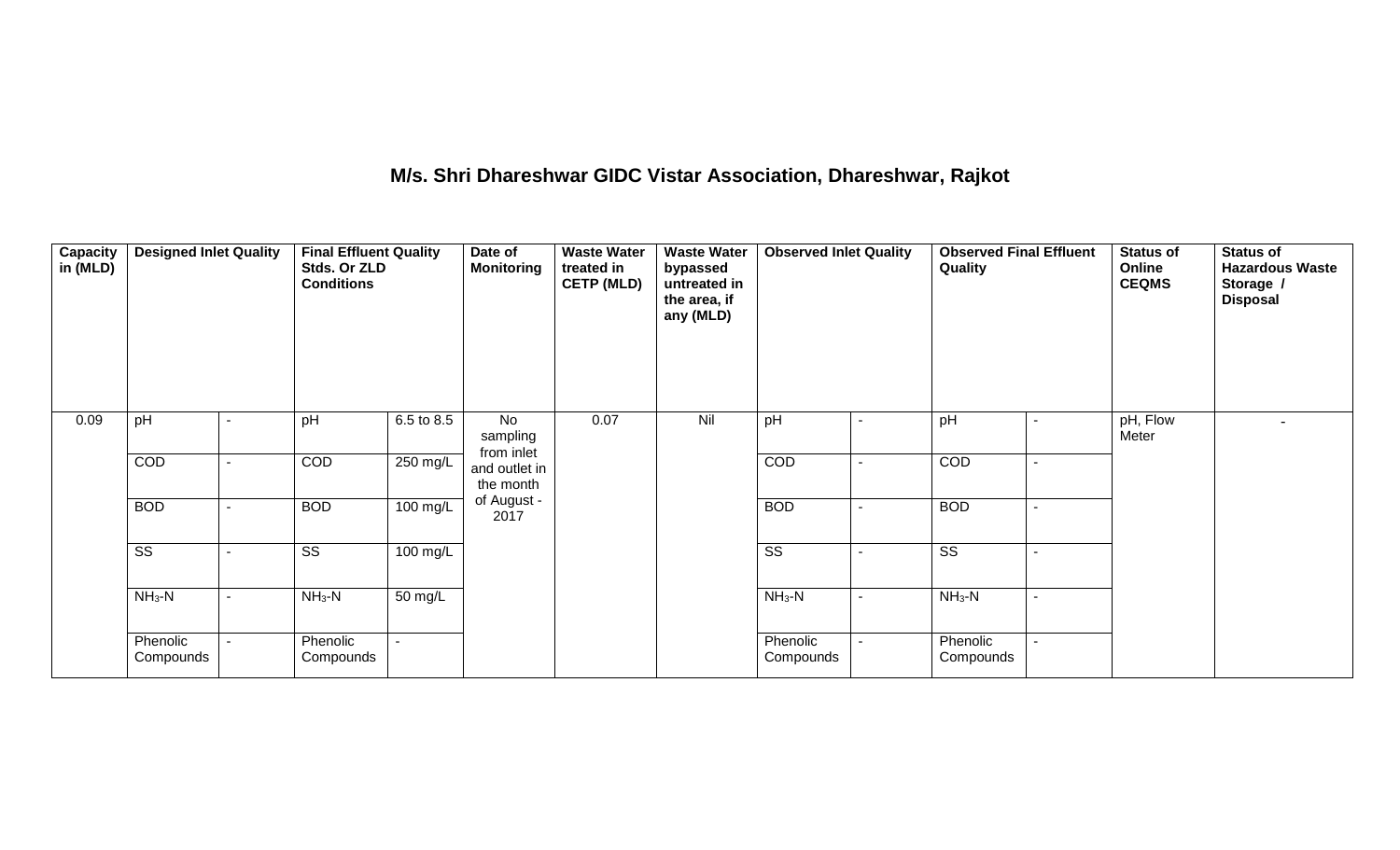## **M/s. Bhatgam Washing Ghat Suddhikaran Yojana Pvt. Ltd., Bhatgam, Rajkot**

| Capacity<br>in (MLD) | <b>Designed Inlet Quality</b> |  | <b>Final Effluent Quality</b><br>Stds. Or ZLD<br><b>Conditions</b> |                      | Date of<br><b>Monitoring</b> | <b>Waste Water</b><br>treated in<br><b>CETP (MLD)</b> | <b>Waste Water</b><br>bypassed<br>untreated in<br>the area, if<br>any (MLD) | <b>Observed Inlet Quality</b> |                    | <b>Observed Final Effluent</b><br>Quality |  | <b>Status of</b><br>Online<br><b>CEQMS</b> | <b>Status of</b><br><b>Hazardous Waste</b><br>Storage /<br><b>Disposal</b> |
|----------------------|-------------------------------|--|--------------------------------------------------------------------|----------------------|------------------------------|-------------------------------------------------------|-----------------------------------------------------------------------------|-------------------------------|--------------------|-------------------------------------------|--|--------------------------------------------|----------------------------------------------------------------------------|
| 30                   | pH                            |  | pH                                                                 | 6.5 to 8.5           | Average<br>value of          | 6.00                                                  | Nil                                                                         | pH                            | 10.79              | pH                                        |  | pH, Flow<br>meter, SS,<br>Color, MLSS,     | Storage - 300 MT                                                           |
|                      | COD                           |  | COD                                                                | 100 mg/L             | August -<br>2017             |                                                       |                                                                             | COD                           | $397 \text{ mg/L}$ | COD                                       |  | <b>COD</b>                                 |                                                                            |
|                      | <b>BOD</b>                    |  | <b>BOD</b>                                                         | $\overline{30}$ mg/L |                              |                                                       |                                                                             | <b>BOD</b>                    | $127 \text{ mg/L}$ | <b>BOD</b>                                |  |                                            |                                                                            |
|                      | $\overline{\text{ss}}$        |  | $\overline{\text{SS}}$                                             | $100 \text{ mg/L}$   |                              |                                                       |                                                                             | $\overline{\text{ss}}$        | 140 mg/L           | $\overline{\text{ss}}$                    |  |                                            |                                                                            |
|                      | $NH3-N$                       |  | $NH3-N$                                                            | $\frac{1}{50}$ mg/L  |                              |                                                       |                                                                             | $NH_3-N$                      | 6 mg/L             | $NH3-N$                                   |  |                                            |                                                                            |
|                      | Phenolic<br>Compounds         |  | Phenolic<br>Compounds                                              | 1 $mg/L$             |                              |                                                       |                                                                             | Phenolic<br>Compounds         |                    | Phenolic<br>Compounds                     |  |                                            |                                                                            |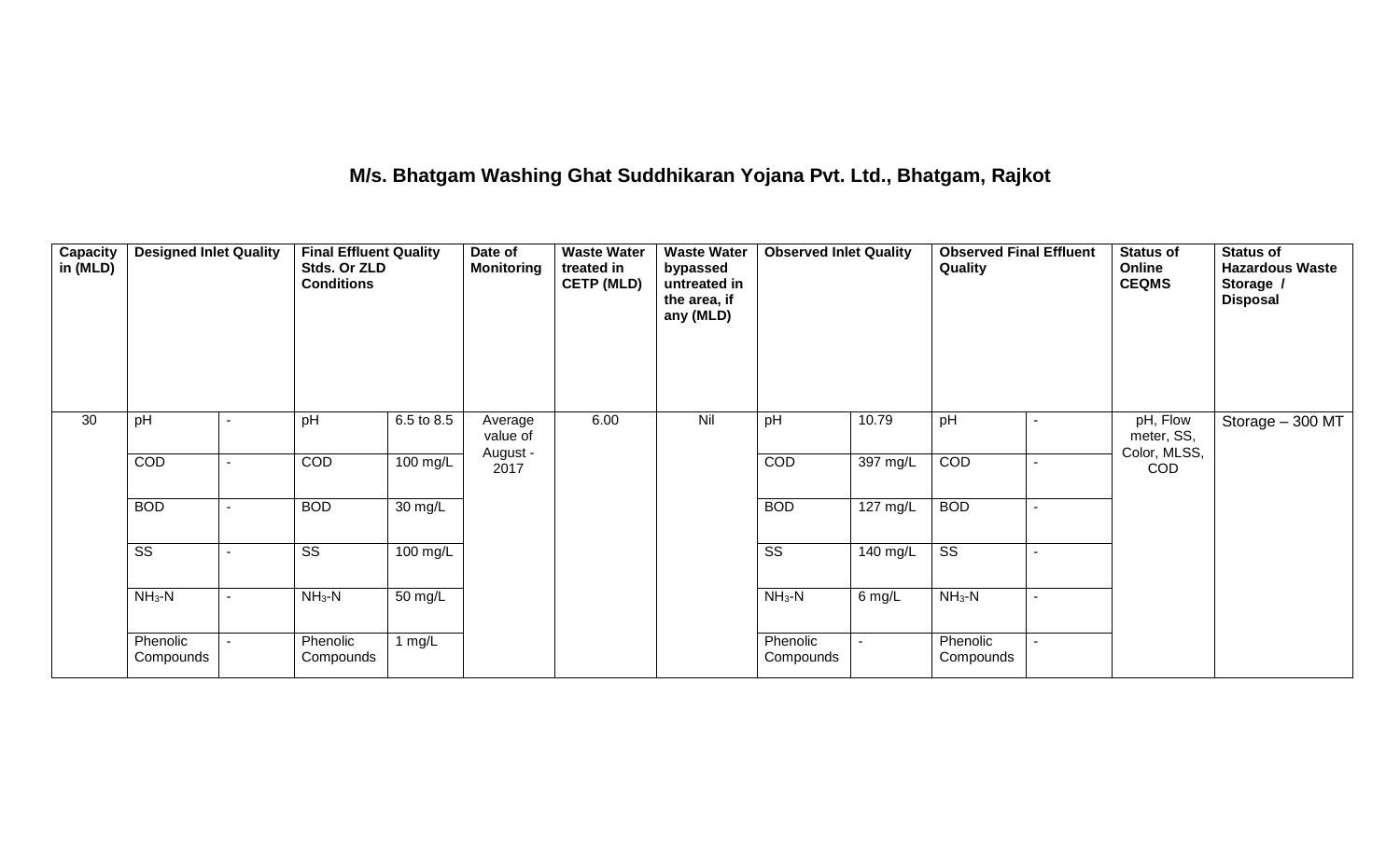#### **M/s. Veraval Industries Association, Veraval, Junagadh**

| Capacity<br>in (MLD) | <b>Designed Inlet Quality</b> |              | <b>Final Effluent Quality</b><br>Stds. Or ZLD<br><b>Conditions</b> |          | Date of<br><b>Monitoring</b>   | <b>Waste Water</b><br>treated in<br><b>CETP (MLD)</b> | <b>Waste Water</b><br>bypassed<br>untreated in<br>the area, if<br>any (MLD) | <b>Observed Inlet Quality</b> |                          | Quality                |        | Status of<br>Online<br><b>CEQMS</b> | <b>Status of</b><br><b>Hazardous Waste</b><br>Storage /<br><b>Disposal</b> |
|----------------------|-------------------------------|--------------|--------------------------------------------------------------------|----------|--------------------------------|-------------------------------------------------------|-----------------------------------------------------------------------------|-------------------------------|--------------------------|------------------------|--------|-------------------------------------|----------------------------------------------------------------------------|
| $5\phantom{.0}$      | pH                            | 5.5 to 9     | pH                                                                 | 6 to 9   | No<br>sampling in<br>the month | 1.5                                                   | Nil                                                                         | pH                            |                          | pH                     |        | $\sim$                              |                                                                            |
|                      | COD                           | 3500<br>mg/L | COD                                                                | 250 mg/L | of August -<br>2017            |                                                       |                                                                             | COD                           | $\blacksquare$           | COD                    |        |                                     |                                                                            |
|                      | <b>BOD</b>                    | 1000<br>mg/L | <b>BOD</b>                                                         | 100 mg/L |                                |                                                       |                                                                             | <b>BOD</b>                    | $\overline{\phantom{a}}$ | <b>BOD</b>             | $\sim$ |                                     |                                                                            |
|                      | $\overline{\text{ss}}$        | 200 mg/L     | $\overline{\text{ss}}$                                             | 100 mg/L |                                |                                                       |                                                                             | $\overline{\text{ss}}$        |                          | $\overline{\text{ss}}$ |        |                                     |                                                                            |
|                      | $NH3-N$                       | 50 mg/L      | $NH3-N$                                                            | 50 mg/L  |                                |                                                       |                                                                             | $NH_3-N$                      | $\overline{\phantom{a}}$ | $NH3-N$                |        |                                     |                                                                            |
|                      | Phenolic<br>Compounds         |              | Phenolic<br>Compounds                                              |          |                                |                                                       |                                                                             | Phenolic<br>Compounds         |                          | Phenolic<br>Compounds  |        |                                     |                                                                            |